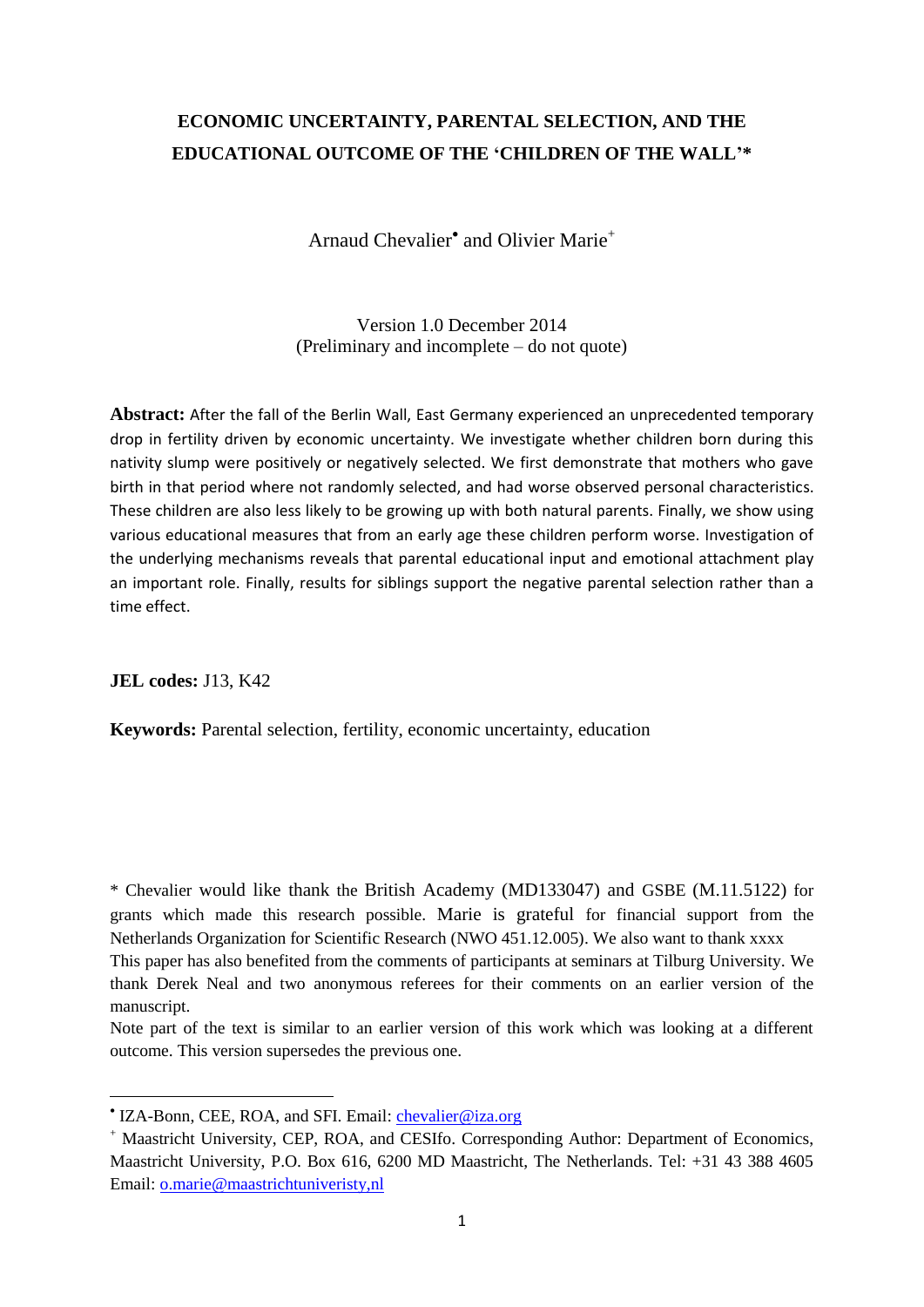### **1. Introduction**

l

In this paper we document how the socio-economic environment affects not only the size but the composition of a cohort, using a natural experiment. In particular, we show how cohorts born during a high economic turmoil period perform worse on various dimensions of education. We then study the possible mechanisms, focusing on family composition and parenting behavior that could lead to negative effects on education.

Becker (1960) and Ben Porah (1973) have long hypothesized that fertility is a procyclical decision, see Lindo [2010] or Schaller [2012] for recent empirical evidence. Gronau (1977)'s model suggests that a depression results in an income effect which reduces the demand for children but also, since children requires a large parental time investment, a substitution effect which pushes the demand for children in the opposite direction. Which effect dominates is a priori ambiguous but since fertility is pro-cyclical, the income effect appears to dominate overall.

However, the relative size of the effects may differ between families, leading to the economic environment affecting the size of a cohort but also its composition. Perry (2004) argues that for completed fertility, the income effect dominates for high wage earners while the substitution effect dominates for low wage earners. If this is also true for short-run variations in income, then, cohort composition would be pro-cyclical. Indeed, Dehejia and Lleras-Muney (2004) shows that white mothers giving birth when unemployment is higher are less educated resulting in worse health outcomes at birth<sup>1</sup>.

This paper differs from Dehejia and Lleras-Muney (2004) in three dimensions. First, we rely on much larger variations in the economic environment which were largely unexpected. More precisely, we exploit the collapse of the East German economy following the fall of the Berlin Wall. Over a three-year period the fertility rate in the former East Germany was more than halved, an unprecedented peace-time event, before stabilizing. Throughout the manuscript we refer to the cohorts born in the eastern Länder<sup>2</sup> between 1991 and 1993 as the 'Children of the Wall' (CoW). The natural experiment we exploit led to a very profound but short-lived exogenous fertility shock in former East Germany only, which creates clear pre- and post-cohorts. Moreover, no drop in fertility was observed in the former West Germany, which can then be considered a natural control since those born on either side of the "border" where subject to ever more similar socio-economic environments when

 $^1$  See also Adsera and Menendez (2011) for cross country evidence on the pro-cyclicality of parental selection.

<sup>&</sup>lt;sup>2</sup> Throughout the paper, we will use interchangeably "Land" or "State" to refer to the 16 constituent states of the Federal Republic of Germany. Note also that the plural of Land is Länder.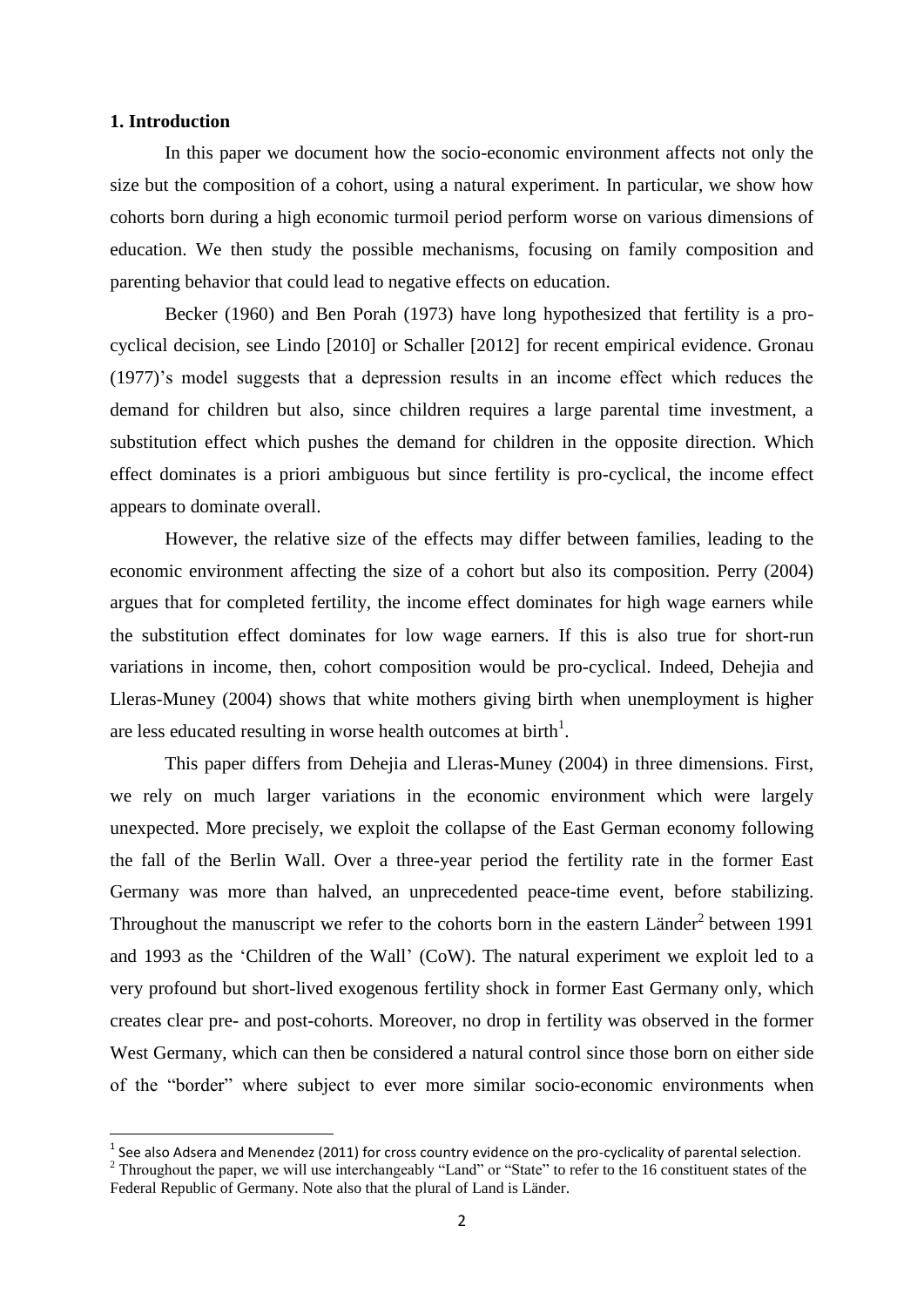growing up in re-unified Germany. This group enables us to credibly account for the potential effect of shared macro shocks, under the assumption that following reunification, the education trends were similar between the two parts of the country, which we show mostly holds. We thus use a difference in differences estimator strategy.

Second, compare to Dehejia and Lleras-Muney (2004) this paper investigates longer run consequences of parental selection. Recent research has highlighted the importance of endowment, early conditions, and parental investments on the accumulation of human capital (Cunha and Heckman, [2007] or Bjorklund and Salvanes [2010] for reviews). In particular, Cunha, Heckman, Lochner and Masterov (2006) show the high returns to early investment. As such, one may expect that changes in parental selection lead to differences in the accumulation of human capital between cohorts. Using four different datasets we are able to document variations in educational attainment from age 12 to 17. Since the cohorts we are interested in are much smaller than usual, we can immediately reject any crowding out effect and in contrast would expect the small cohort size to positively impacts educational outcomes. Consequently, if parental selection is proved to be negative for these children, our results should be interpreted as lower bound estimates of the true effect of parental selection.

Third, the literature on parental selection has been plagued by the inability to comprehensively document the parents' characteristics or the mechanism which may be associated to the children's outcomes. We fill this gap by exploiting very rich individual level data with information on mother and child characteristics, in order to expand the knowledge on the mechanisms through which parental selection affects the educational attainment of future cohorts. This data allows us to consider the previously used maternal characteristics (age, education, marital status, and employment) to establish the direction of the selection into fertility, but we also expand on two previously overlooked sets of characteristics: i) maternal emotional attachment and parenting competence as expressed by the children themselves and ii) parental input in the child's education. As such we document more precisely the parental selection and assess potential mechanisms by which it affects children's outcomes.

A remaining worry, would be that children born during this very uncertain time suffered from the environment. For example, the fetal programming hypothesis asserts that parental stress while in the womb can lead to abnormal emotional control (see van den Bergh et al. [2005] for a review), that itself could lead to negative outcomes even without parental selection (see Aizer, Stroud and Buka [2012] for example). The first test exploit test data and compare children from the same schools born around the cut-off of nine months after the collapse of the wall. These children can be considered to have shared the same economic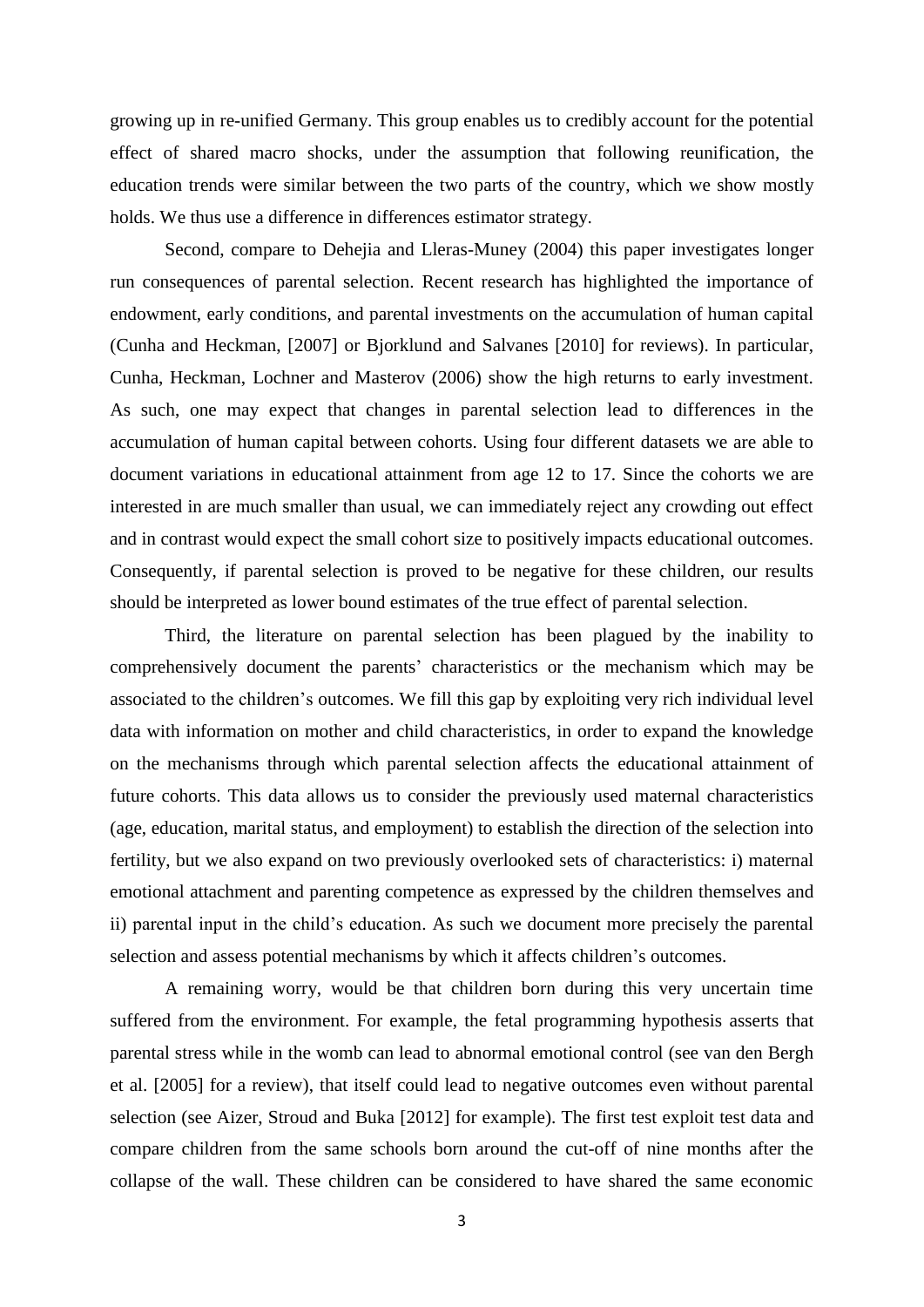environment during their childhood and the same class room environment in the year of the test; as such they only differ by parental selection – the month effect can be accounted for with the West German pupils. All mothers of these children would have experienced some level of stress while pregnant, albeit at different months of the pregnancy, or during the early months of childrearing. Since timing of the stress might be important, we also conduct a second test which relies on comparing CoW with their older siblings. They would be expected to behave similarly as the CoW if the outcomes are driven by parental selection but not if our reduced form evidences are driven by being born in a particular environment.

Our main empirical analysis and the ensuing findings developed in the paper are the following. We first clearly document the unprecedented drop in birth rate observed in East Germany just after the fall of the Berlin Wall<sup>3</sup> and especially the drop in in-wedlock birth. We then give a number of explanations as to why it happened in the context of the historical and institutional background; one of the main reasons appears to be the fear of the economic uncertainty following the German reunification.

In the absence of any national test, we exploit German oversamples at two international tests (Progress in International Reading Literacy Study, 2001 and Program for International Student Assessment, 2006) to assess the performance of CoW at age 11 and 15, compare to their class-mates. Additionally, we use two individual level panels (GSOEP and (Deutche Junge Institute) to assess self-reported educational outcomes at age 12 and 17. The results are consistent across datasets and highlight that the affected cohorts experienced worse educational outcomes at all ages, despite benefiting from smaller class-sizes. These findings are confirmed in a large number of alternative specification and robustness checks which enable us to reject that the results are driven by time specific unobservable characteristics.

Having documented the worse outcomes of the CoW, we investigate the parental selection of the CoW. Using our various sources, we report strong evidence of negative selection of women who chose to give birth in East Germany just after the end of the communist regime. These women were on average younger, less educated, more likely to be single and economically inactive. From the GSOEP and DJI we also document that these children were less likely to grow up with both natural parents and experience less stable family structure. The effect is unlikely to come from poverty as families with children born after the fall are, thanks to the welfare net, not poorer.

 $\overline{a}$ 

<sup>&</sup>lt;sup>3</sup> Other East-European countries also experienced drops in fertility following the collapse of the communist regimes in place however their magnitudes were substantially smaller than that observed in East Germany (UNECE, [2000]).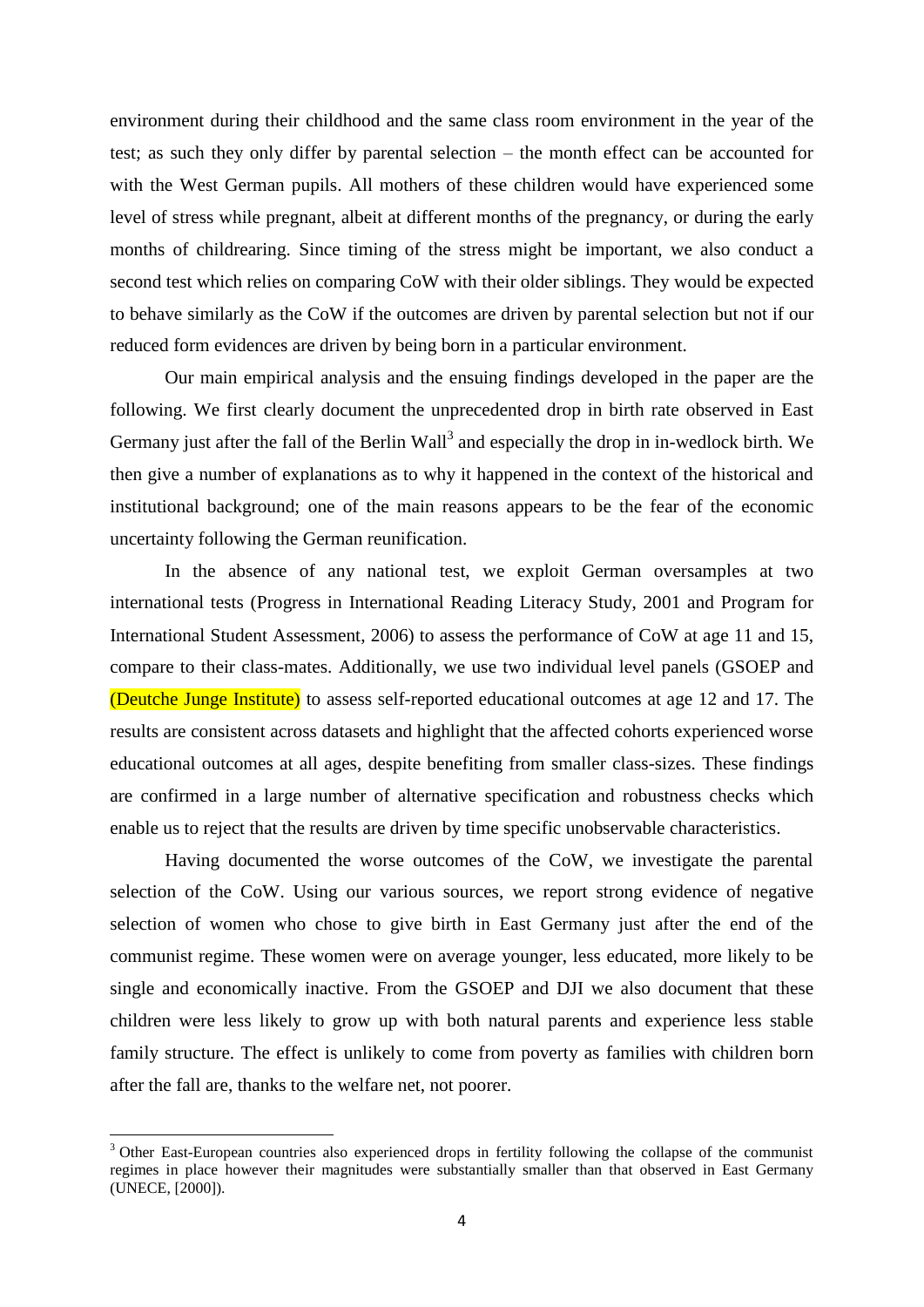The various datasets allow us to further explore the possible mechanisms that could explain the poor educational outcomes of CoW. These parents were less likely to read to their children and more generally provided less educational inputs. Moreover, CoW rate their relationship with their parents much lower. This lower emotional attachment is often put forward in the child development literature or the long-term effect of early rearing conditions (Conti et al. [2012]). We can also reject that these outcomes are driven by material deprivation.

Finally, we reject the possibility that these children have worse outcomes due to being born in bad economic times. First, such an explanation would not involve differences in parenting behavior. Second, the test score analysis involves comparing children in the same class room born only a few months apart. Despite growing up under almost identical economic situations, the CoW performed significantly worse. One could still agree that the timing of the stress while in the womb matters, a la Barker. Thus, we examine outcomes for the CoWs' older siblings, who were born under the vary stable time of the communist regime. Those report a similarly poor relationship with their mothers and worse educational outcomes.

Our findings confirm that the cohort of children born during a period of the very large economic uncertainty was negatively selected. This conclusion has potentially important policy implications. First, provision of public services (school places) should not only be based on the size of an incoming cohort, and more attention should be paid on its composition. Second, since remedial policies are only effective if taking place at an early age (Heckman et al. [2006]) it is important to identify early children at risk. The right target group of children is however difficult to identify since the selection is driven by characteristics, such as parenting skills, emotional attachment that are typically not observed. Policies, improving those skills could thus also have a large impact on negatively selected cohorts.

The rest of the paper is structured as follows. Section 2 goes over the institutional background surrounding the period of the fertility drop we exploit as a natural experiment and considers various possible explanations on why the fertility dropped. Section 3 describes the various datasets used and specifies the differences-in-differences strategy we adopt throughout. Section 4 presents evidence on the differences in educational outcomes for the 'Children of the Wall' compare to other cohorts. Section 5 investigates potential mechanisms at work focusing on family structure and parenting. Section 6 offers concluding remarks.

## **2. Documenting the Fertility Drop**

5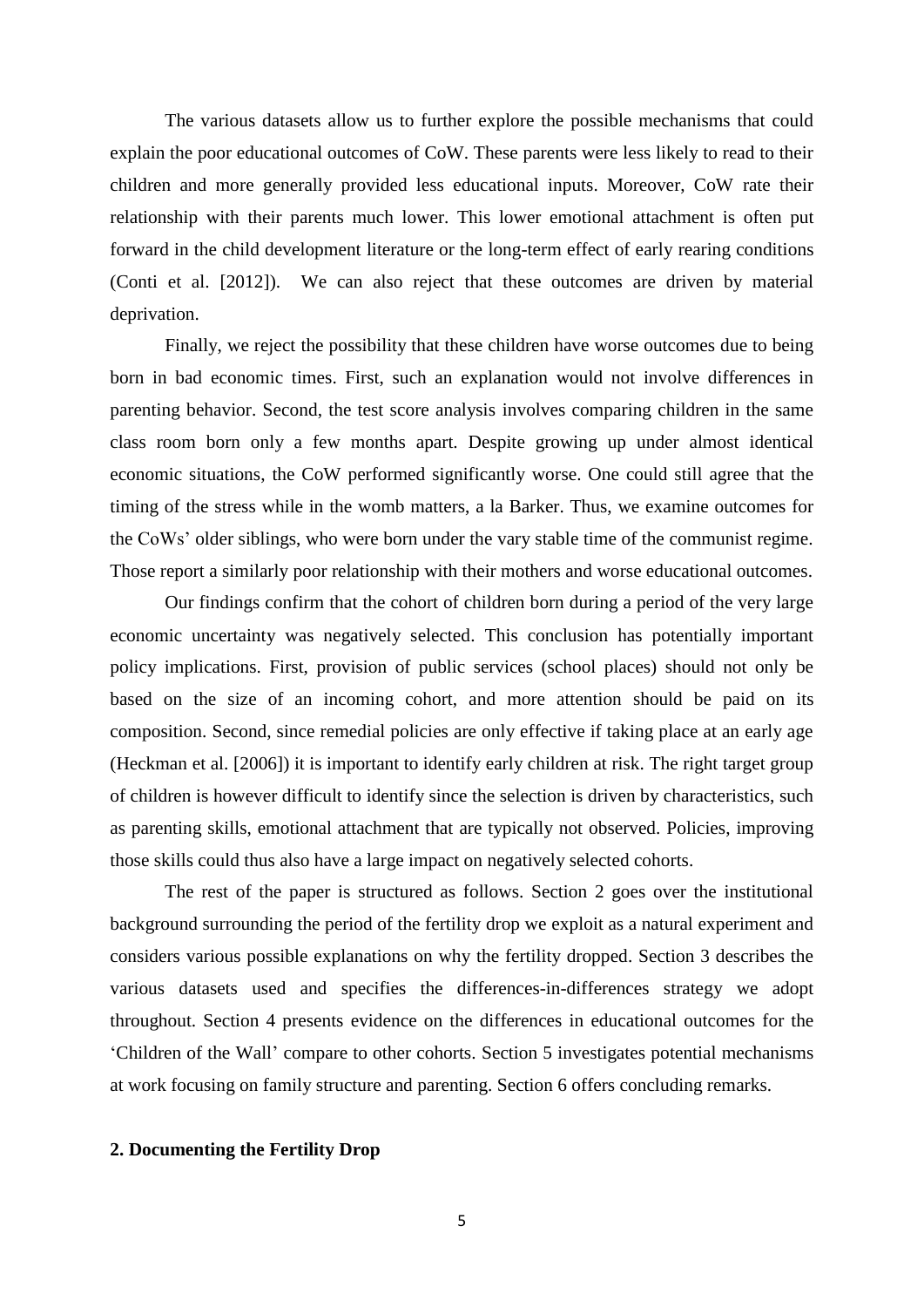## 2.1 East Germany and the German re-unification

In the aftermath of World War II, Germany was split along the positions of the occupying armies with the Federal Republic of Germany (FRG or West Germany) and the German Democratic Republic (GDR or East Germany) being officially founded in 1949. The GDR developed as one of the most orthodox of the former European Communist regimes. As the two countries' economic and political performances diverged, more and more citizens from East Germany migrated by crossing the border into West Berlin. To stop this exodus, a wall was built around the western part of the city in 1961. The Berlin Wall became the symbol of the forty year physical and socio-economic separation of a people which had previously shared a common destiny.

By the end of the 1980s, a series of sudden and radical political changes led to the rapid collapse of the communist regimes in most of Eastern Europe. In the GDR large demonstrations against the regime started in September 1989 and emblematically culminated with the televised destruction of the Berlin Wall on the evening of the  $9<sup>th</sup>$  November 1989, as the borders between East and West Germany were declared opened. There was a strong political will to quickly re-unite the two countries. By July 1990, a common currency was introduced and re-unification was completed less than a year later in October 1990 (see for example, Judt [2005] for details). The very abrupt end of almost half a century of communist rule and the express re-unification that followed was a huge unexpected shock and led to a period of great socio-economic uncertainties for the citizen of the new East-German Länder<sup>4</sup>. This was perhaps best reflected by the massive fall in the number of births that occurred there in the years just after the fall of the Berlin Wall.

## 2.2 The Fertility Drop

 $\overline{\phantom{a}}$ 

The upper panel of Figure 1 documents the yearly crude fertility rate in East and West Germany from 1950 to 2008. The first thing to note is that, while at a somewhat lower level in the East, the trends in fertility up to 1989 were very similar in both countries: a post-war baby boom until the mid-1960s, a rapid decrease (readjustment) in the following decade, and a relative stabilization between 1970 and 1990. The somewhat larger increase in fertility in East Germany starting in 1974 was the result of the adoption of pro-natal policies, providing a

<sup>&</sup>lt;sup>4</sup> We are not the first to use German re-unification as a natural experiment to investigate the occupational effect on precautionary (Fuchs-Schündeln and Schündeln [2005]) and household saving (Fuchs-Schündel [2008]), preference for redistribution (Alesina and Fuchs-Schündeln [2007]), consumption behaviour (Bursztyn and Cantoni [2012]) or the economic impact of networks (Burchardi and Hassan [2013]). No study has however previously focused on the outcome of the children born during this period as we do in this paper.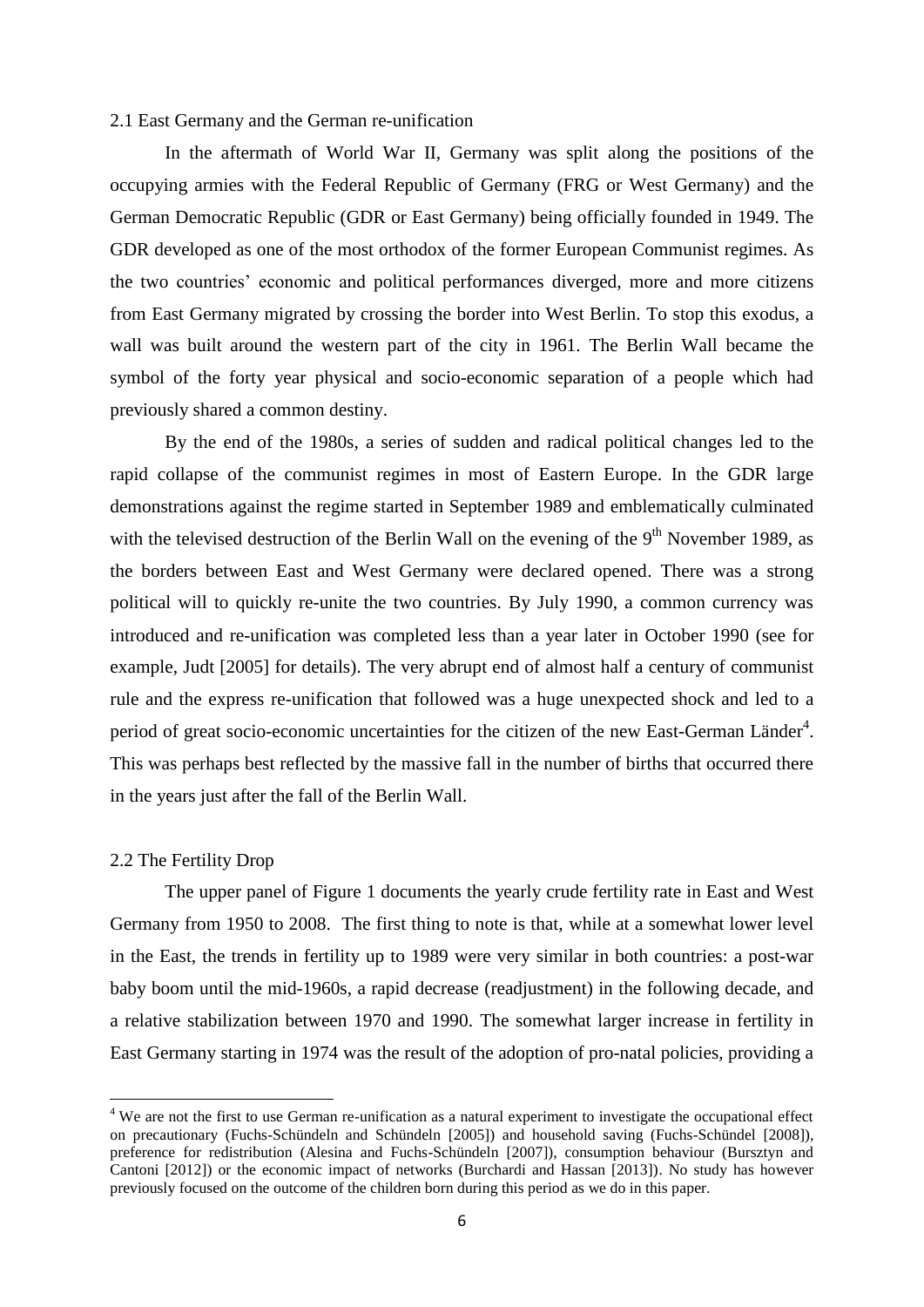range of welfare benefits to parents (see Reinheckel et al. [1998] for details). However these policies only had a temporary effect so that by the mid-Eighties, fertility trends in both countries were similar<sup>5</sup>. What stands out in Figure 1 is the massive and temporary collapse in birth rates in the East, but not in the West, following the fall of the Berlin Wall (vertical read line). It has been defined by demographers as the "most substantial fall in birth rates that ever occurred in peacetime" (Conrad, Lechner and Werner [1996], p.331). Within a year, the birth rate dropped by 40 percent and reached an all-time low in 1993, when it was only half of its 1989 level. This fertility drop was relatively short lived, and a strong recovery started in 1994.

## [Figure 1 about here]

All family formation were affected by the regime change. The lower panel shows the yearly marriage rate (per 1,000 inhabitants) in East and West Germany over the same period. In the 1950s and 1960s, the rates are remarkably similar in the two countries, declining from 10/1,000 to 7.5/1,000. However, pro-natal policies introduced in East Germany in the early Seventies (see Reinheckel et al. [1998] for details) temporarily pushed the marriage rate up, so that the marriage rate in East Germany was constantly 2 points above the West German one. Following the fall of the Wall in late 1989, the marriage rate drops abruptly in 1990 in East Germany (-70%), and then stabilizes at around 4/1,000, so that by the end of the period, the rate is similar in both regions of re-unified Germany.

As such, and this is the first indication that the cohorts born in the aftermath of the fall of the Wall were selected, Figure 2 displays the difference in the yearly change in crude birth rate (per 1,000 women) between 1950 and 2008 for in and out-of wedlock birth between West and East Germany. For most of the period, the series do not diverge by more than 10 percentage points. What stands out, is that the collapse in birth rate, is entirely driven by inwedlock birth, which dropped by more than 60 percent in 1990, while those out-of wedlock increased slightly. This strongly suggests that the cohort born in East Germany between 1990 and 1993 was not only dramatically smaller but also strongly negatively selected.

[Figure 2 about here]

 $\overline{a}$ 

<sup>&</sup>lt;sup>5</sup> Note that the cohort of women coming to their peak fertility age after 1989 was relatively smaller - born during the fertility ebb of the early Seventies. This natural cohort size effect contributes to at the most 10 percent of the drop in the number of birth observed (Eberstadt [1994]).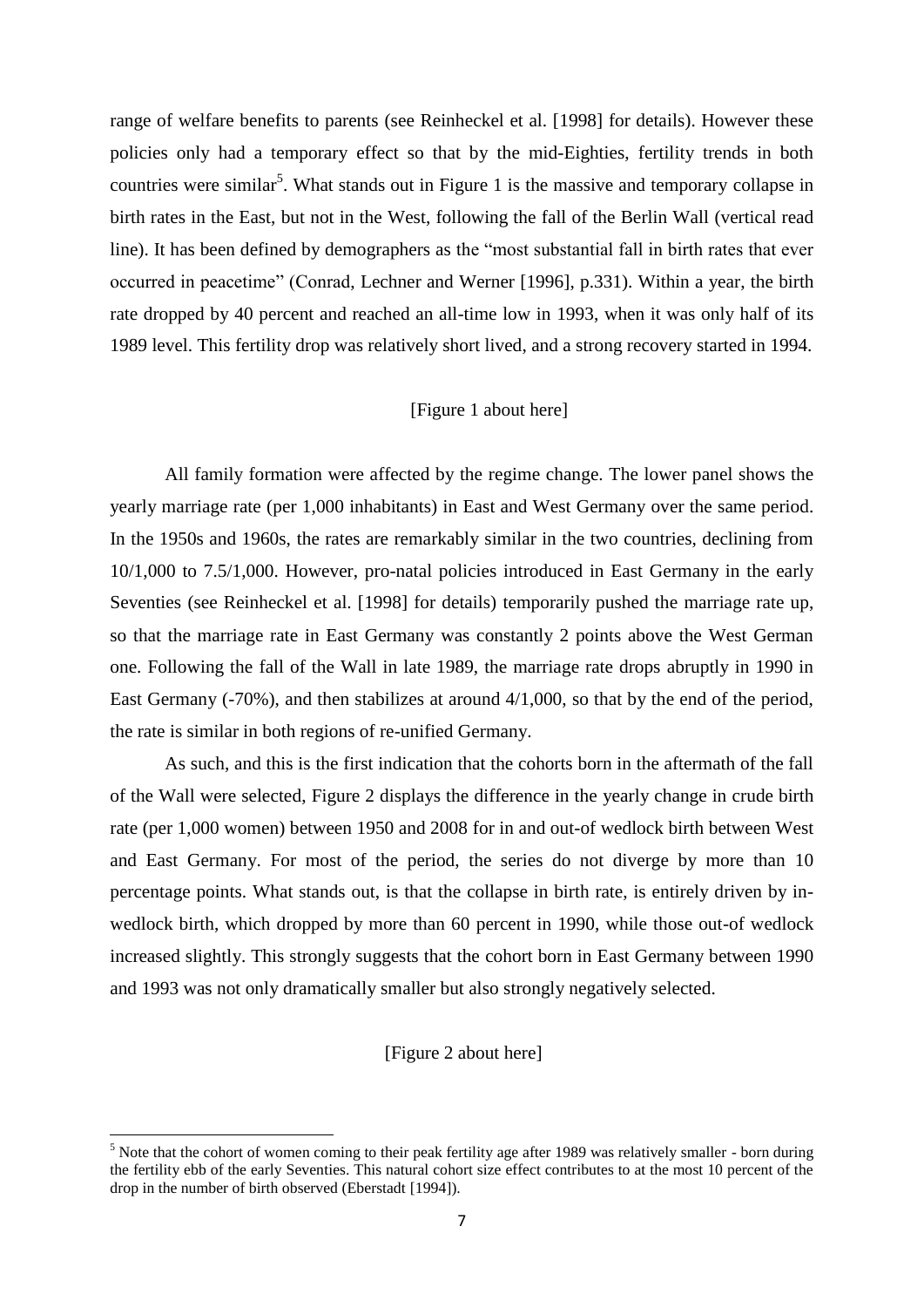Finally, to more precisely link the timing of the fertility drop to the regime change in East Germany, we consider, in Figure 3, the monthly number of births for the two regions. The data for both countries is only available from January 1990 onwards but we observe that the number of births only started to sharply fall in August of that year, that the number of births in East Germany stops falling in early 1994<sup>6</sup>, and that the number of births in West Germany remains remarkably consistent throughout. The exact timing of the onset of the fall in births numbers in the East is very interesting since it occurs exactly nine months after the fall of the Berlin Wall; i.e. by August 1990. This is a first piece of evidence that the collapse of the regime was not foreseen and that the drop is not driven by immediate use of abortion (more below). As such; it was a change in the decisions to conceive that drove the reduction in fertility. Note also that the drop in births in the East is not solely due to displacement of mothers-to-be to the West (more below), since the numbers of births in the West remains on trend.

## [Figure 3 about here]

These figures clearly illustrates three important points that are relevant to our identification: i) pre-1990, fertility trends were consistently similar between East and West ii) the fertility drop affecting East Germany after the fall of the Wall was short-lived and fertility started recovering within three and half years. As such, we define as 'Children of the Wall', the cohorts of individuals born between August 1990 and December 1993 in the Eastern Länder, iii) the children of the Wall originate from a very different type of family.

## 2.3 Explaining the Fertility Drop

 $\overline{\phantom{a}}$ 

We consider three potential reasons why fertility fell so sharply in East Germany after the fall of the Berlin Wall: change in birth control provision, East to West migration, and economic uncertainty. Although it is difficult to exactly measure the relative importance of these factors, we provide evidence here that the decrease in the number of births was mostly driven by economic considerations. The issue of whether women postponed, reduced their family size or whether more women remained childless is of interest but outside the scope of

<sup>&</sup>lt;sup>6</sup> Since birth rate in the Eastern Länder started dropping from August 1990 onwards, the 1990 cohort can be considered partially treated. However, in the absence of data on month of birth we cannot use the discontinuity. Similarly, the 1994 cohort can be considered partially treated. We therefore also consider whether our main results are robust to slight changes to the definition of the 'Children of the Wall'.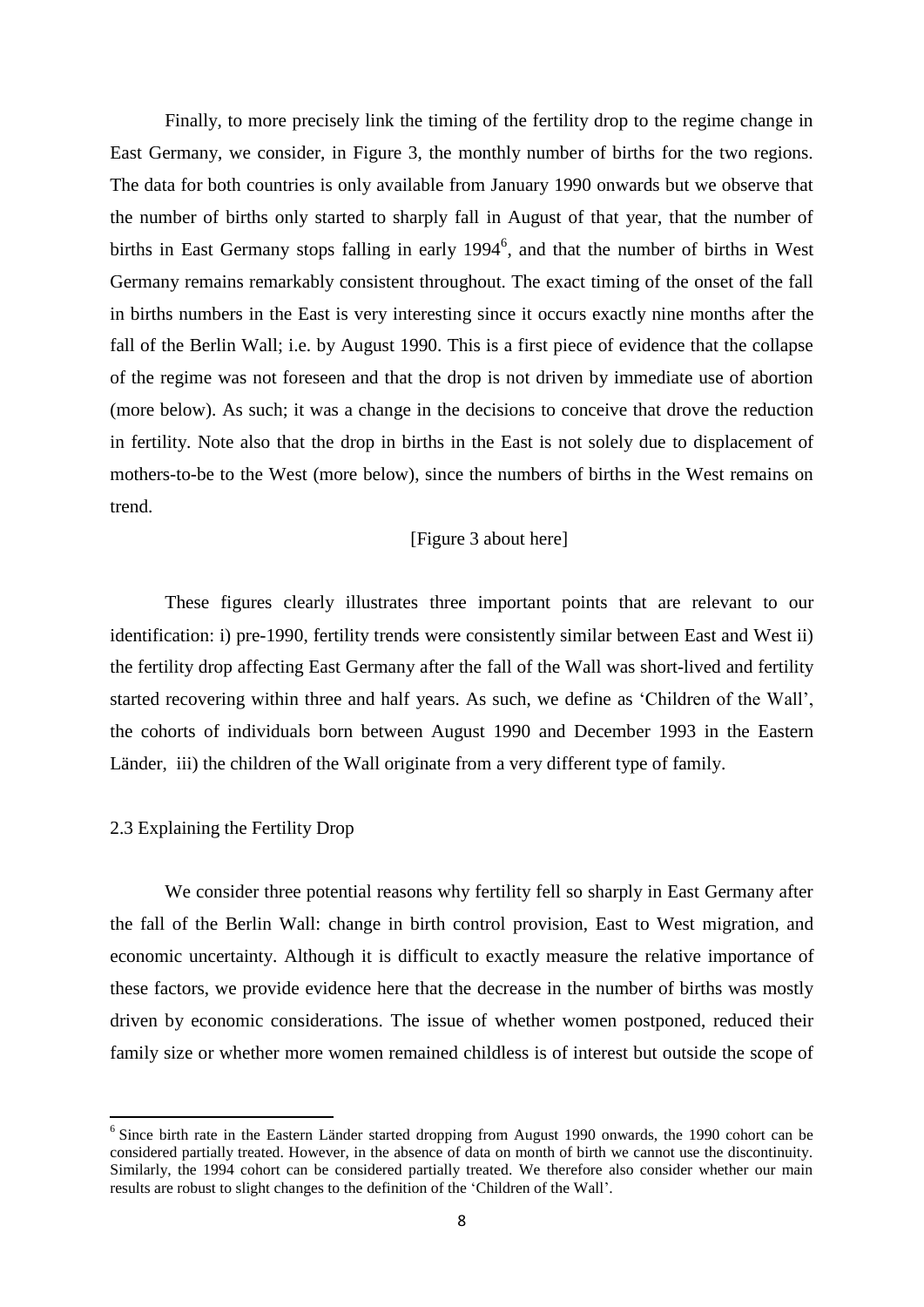this paper, since our aim is to understand changes to the composition of the cohort of children born between 1991 and 1993<sup>7</sup>.

### *2.3.1 Access to birth control methods*

Most of the previous literature on fertility decisions and child outcomes has exploited policies which changed access to birth control, predominantly access to abortion. Here instead, we argue that access to birth control is unlikely to be an important factor in the sudden drop in the number of births. First, access to birth control methods was very liberal in East Germany and the right to on-demand abortion was not modified before 1993, after which it became more restricted. Second, one could have expected that faced with the immediate uncertainty of a new environment, potential mothers would have terminated pregnancies in greater numbers. We have already argued that the exact timing of the fertility drop (Figure 3) does not appear to support this idea in the very short run. Additionally, the number of terminations in the five East German Länder (excluding Berlin) dropped from 72,774 in 1988 to 26,207 in 1994 (-63 percent). This more than matches the drop in the number of births observed over this period (-57 percent) which translates into a small decrease in the abortion to birth ratio. We can thus safely say that the fall in fertility is mostly due to a fall in conceptions. This is important for two reasons. First, it implies that our 'pre-treatment' groups (of mothers and children) are not selected post-conception. Second, we can assume that the children eventually born must have been 'wanted' by their mothers at the time, which makes it a very different selection mechanism than when a drop in fertility is driven by the legalization of abortion, and the fewer 'unwanted' children in a cohort it implies.

#### *2.3.2 Internal migration*

 $\overline{\phantom{a}}$ 

One of the most important changes in the life of East Germans after the fall of the Berlin Wall was that direct migration to the more opulent West became possible again. A substantial number of individuals made use of this newfound freedom with almost 800,000 individuals migrating from East to West, representing 5 percent of the pre-1991 population. This internal migration flow quickly died down, and by 1993 almost as many Germans were making the move in the opposite direction. Hunt (2006) demonstrates that improvements in relative wages were responsible for the ebbing of eastern migration. Movers were on average younger and more likely to be female (Fuchs-Schündeln and Schündeln [2009]), and thus

 $<sup>7</sup>$  As these delayed fertility issues could have changed the composition of individuals born after 1993, we will</sup> consider the robustness of our results to specifications which exclude these post treatment cohorts.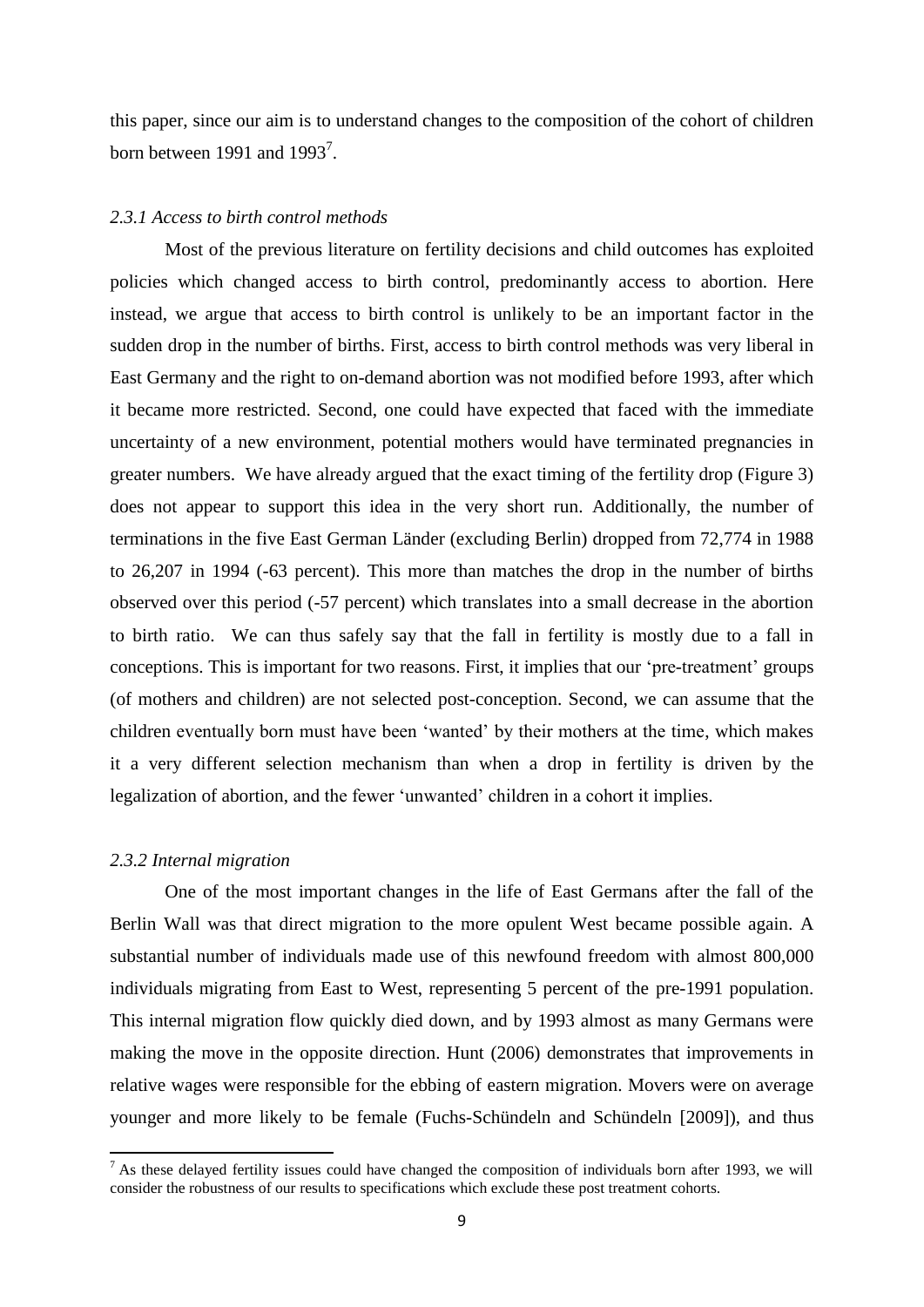internal migration did have an impact on the reduction in the number of births in the East. Eberstadt (1994) estimates that internal migration accounted for about 10 percent of the total drop in birth numbers. This however does not really put in doubt the magnitude of the fertility drop since the crude birth rate used to illustrate it in Figures 1 and 2 uses number of women in the population as a denominator.

Migration remains a worry for the validity of our identification, even if it does not directly explain the drop in fertility, since it could still distort the composition of the cohorts of individuals we observe in West Germany. This would be the case if mothers of young children migrated in substantial numbers or if many of the women who moved to the West subsequently gave birth there, but this is not observed in the raw data presented as West Germany birth numbers remain on trend. Note, that for our micro-level analysis using GSOEP data, western migration is not an issue since we allocate the treatment status based on place of residence of the mother in 1989, not on current location.

#### *2.3.3 Economic Uncertainty*

During the half-century of communist rule, there was no uncertainty concerning employment and wages, and women were very integrated into the labor force. The costs of having children were kept low due to the public provision of childcare, health and educational services. In the months immediately following the fall of the Berlin Wall, full employment policies were abandoned, and by the end of 1994 almost a third of the pre-unification jobs had been eliminated and 65 percent of those unemployed were women. The generous and universal benefits linked to having a child were quickly curtailed to match Western levels, while the availability of childcare shrank and housing costs surged (Rheinheckel et al. [1998]). This negative economic picture was mitigated by the aforementioned rapid catch up of Eastern wages, which were negotiated to reach parity with the West by 1994, large financial transfers from the West, and a generous one to one conversion of the OstMark to the DeutscheMark in July 1990. In fact, by some measures individuals in the new Länder were economically 'better off' with disposable income and consumption on average already higher just three years after the fall of the Wall (Dornbusch and Wolf [1992]). Considering this, can we still argue that it is economic uncertainty that explains the drastic fall in the number of children being born? We believe so for two reasons.

#### [Figure 4 about here]

First, the economic situation and the associated uncertainties are likely to be important determinant of the timing of fertility decisions. The 1992 Population Policy Acceptance Study (PPAS)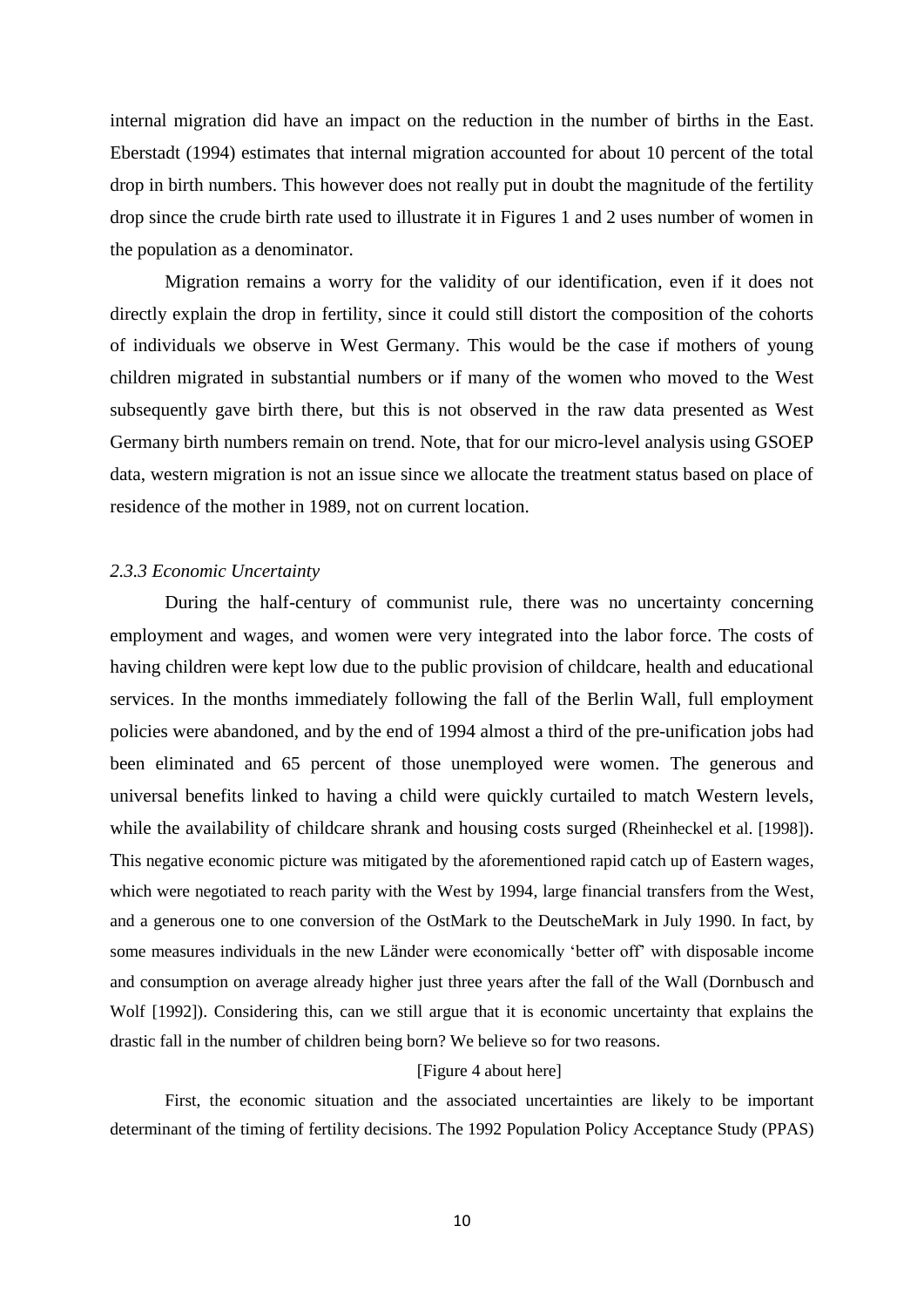allows us to link the perception of economic uncertainty to fertility decisions<sup>8</sup>. When asked in this survey what were the reasons for not wanting a(nother) child, the most common reason given by 78 percent of East Germans was poor economic circumstances. The next two most common answers were also related to the perception of the economic situation: costs of raising children (60 percent) and fear of the future (49 percent). Additionally, the GSOEP allow us to track the evolution of the perception of economic situation and childcare provision over time. Figure 4 reports the difference between East and West Germany in the fraction of individuals worried about the economic situation. Following reunification, East Germans are 20 percentage points more likely to be very worried about the economy. This difference increases up to 30 percentage points in 1991 – before the views on the economy converged by 1993 and remain close thereafter. Amazingly, this is precisely when we start observing a rebound in birth rates in the East, which is consistent with our assumption that economic uncertainty was one of the main factors behind the drop in fertility in the east. Moreover, in 1991 45% of East German workers asked about their probability of losing their jobs within the next 12 months reported that they would definitely or probably lose it. This probability is only 5% in West Germany. For East Germans, this perceived probability of job lost felt to 21% and 16% by 1993 and 1996 respectively; while still higher than in the West, which remains around 8% in that period, this shows a remarkable convergence of perceptions within the three years following re-unification. Note also, that perception of unemployment risks in the West were stable which is also consistent with the fertility trends that we observe for this region.

Since the PPAS indicates that childcare was also an important concern, we also assess with the GSOEP the differences in the perception of childcare availability between East and West over time. Again we observe that East German parents are more worried about childcare but that they converge towards the West perception rapidly. These measures thus validate the definition of the CoW since by 1993, the expectations about the economy and childcare of both East and West Germans have broadly converged.

[Figure 4: here]

## **3. Data Sources and Empirical Strategy**

## 3.1 The Data

 $\overline{\phantom{a}}$ 

## *3.1.1 Individual level cross sectional data IGLU 2001 and PISA 2006*

<sup>&</sup>lt;sup>8</sup> The Population Policy Acceptance Study (PPAS) is a comparative survey of European attitudes and opinions concerning demographic changes, demographic behaviours and population related policies. In Germany, the first survey was conducted in 1992. About 10,000 men and women in East and West Germany between the ages of 20 and 39 years were asked about family policy, its impact and expectations on future family policies. For more on this survey see: [http://www.bib-demografie.de/EN/Research/Surveys/PPAS/ppas\\_node.html](http://www.bib-demografie.de/EN/Research/Surveys/PPAS/ppas_node.html)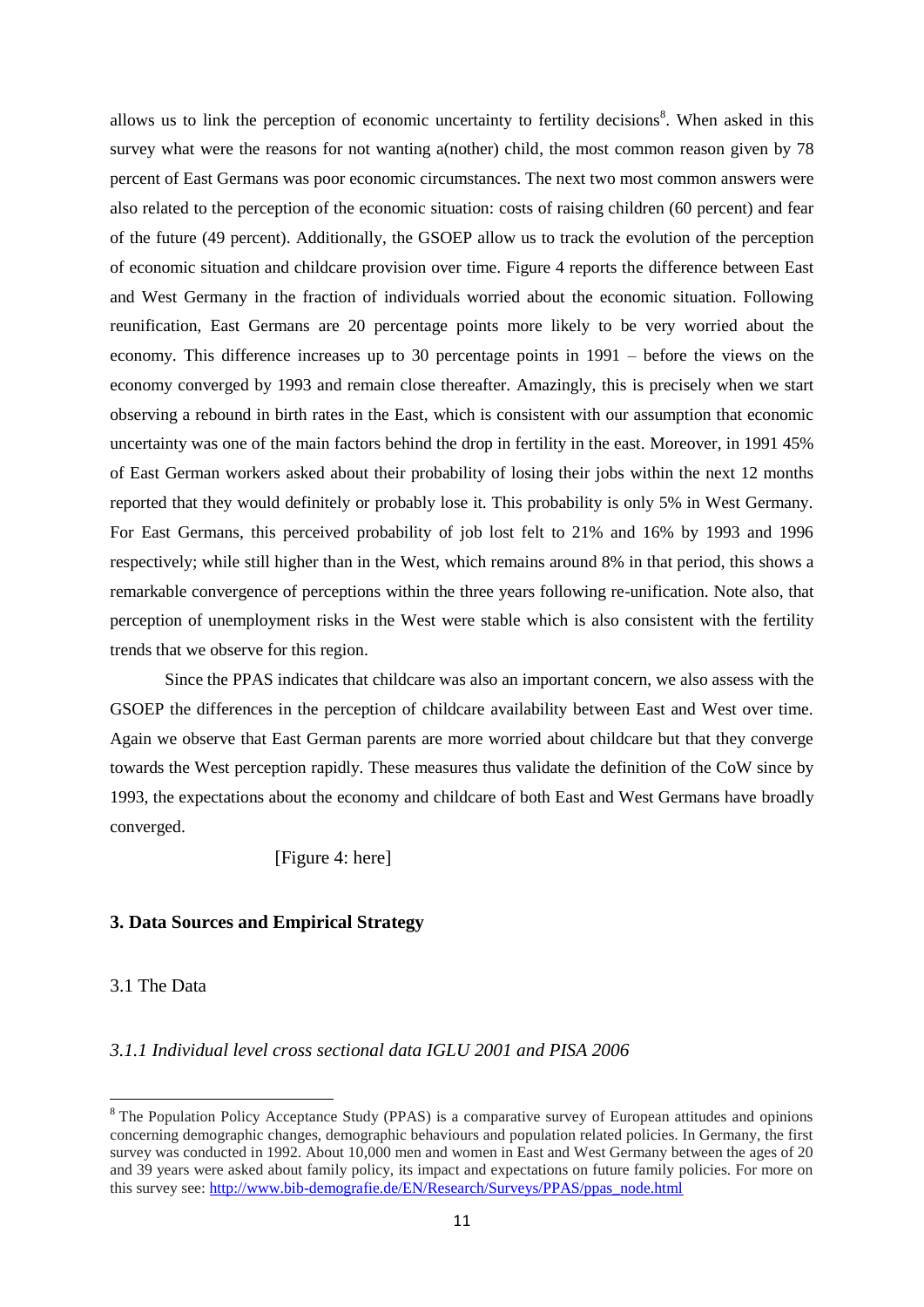No administrative test score data is available across states in Germany. However, the cohort of interest straddles the sampling design of two international testing exercises, the Progress in International Reading Literacy Study (PIRLS) 2001 and the Program for International Student Assessment (PISA) 2006. IGLU 2001 is an over-sample for Germany of 10,000 pupils of the PIRLS 2001. The questionnaire and testing are identical to the PIRLS 2001 and the representative sample is drowned from 6 states: Baden-Württemberg, Bavaria, Brandenburg, Bremen, Hessen, and North Rhine-Westphalia. The data provider (IQB) has identified for us respondent from Brandenburg, the other states are all in the former West Germany, and created a dummy variable for children attending schools in East-Germany. Through the use of school fixed effects, we can eliminate any state specific effects. IGLU 2001 contains a test assessing  $4<sup>th</sup>$  grade students reading ability, as well as questionnaires completed by the pupils, parents and teachers. As well as test results (Plausible values), the survey contains an Index of Early Home Literacy Activities, an Index of Home Educational Resources and an Index of Parents' Attitudes toward Reading which allow us to assess the home environment of the pupils.

The sampling included  $4<sup>th</sup>$  grade children in 2001, 25% of which were born before August 1990. Limiting ourselves to children born in Germany between July 1989 and June 1991, leads to 20% of pupils being defined as CoW. The test took place in May 2001 in all schools and is designed to assess the reading competences of  $4<sup>th</sup>$  graders in reading, comprehension and literacy. For each competency, five plausible values reflecting the child ability are recorded, we take the average plausible value as our measure of competence, and normalised it to a mean of 0 and a standard deviation of 1.

Similarly, PISA is an international testing exercise of 15 year old students (typically in grade 7) across the world. The PISA assesses reading, math and science and survey students, parents and teachers. Typically the testing across the three domains last for about 2 hours per students through a combination of multiple choice questionnaires and open ended questions. Germany over-sampled the 2006 PISA and IQB has identified for us, schools located in the former East-Germany, excluding Berlin, and we rely on school fixed effect models to eliminate any state specific effects. The German sample contains 34,516 children, we keep those born in 1990 in Germany (30,650) 10% of which are CoW (born in or after August 1990 and currently leaving in East Germany). As well as the test results, both studies include surveys of the pupil, her parents and teachers.

## *3.1.3 Individual Level Data: DJI and GSOEP*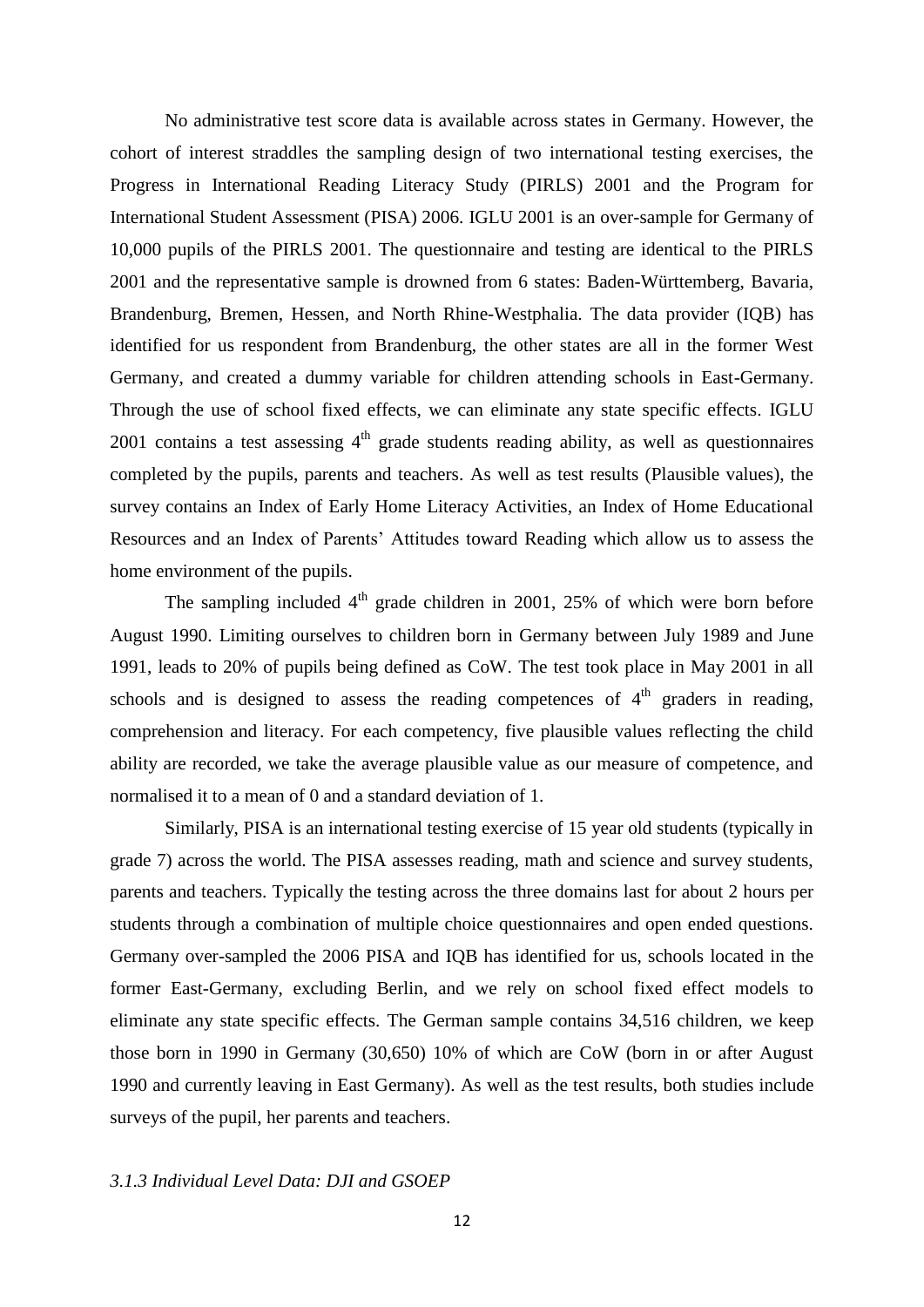The DJI 2003 Youth Survey is a representative survey of 12 to 15 year old which started in 2003. The panel contains 2,154 youth born between 1988 and 1991, 5% of which are born after August 1990 and living in East Germany. .

The German Socioeconomic Panel (GSOEP) is a large longitudinal survey of private households first established in West Germany in 1984, carried out annually. Since 1990, it also includes individuals from the former East German Länder. We thus use data from 1990 to 2011 comprising of more than 50,000 unique individuals, a quarter of whom live in the East. The GSOEP includes detailed personal characteristics and extensive questionnaires for all members of the households, including retrospective information when necessary. The main survey is augmented by topic specific modules, and we make extensive use of the ones with survey questions focusing on mothers and young adult (aged 17) when children of the relevant cohorts are interviewed for the first time. The GSOEP and DJI contain self-reported measures of education<sup>9</sup> as well as information on family composition and parenting behavior.

## 3.2 Empirical Strategy

 $\overline{\phantom{a}}$ 

For all outcomes our empirical strategy relies on a difference in differences approach whereby we compare the characteristics or educational outcome of pupils born (conceived) before August 1990 (November 1989) to those born earlier. The counterfactual, or second difference, is provided by the non-treated individuals (or cohorts) from West German Länder which enable us to naturally control for common macro shocks and time trends. A necessary condition for this difference in differences identification approach to be valid is that the common trend hypothesis holds. We later carefully check that it does, providing graphical and econometric evidence. The specification is the following:

$$
Y_{is} = \alpha + \beta \text{Co}W_{ist} + \gamma \text{East}_s + \rho X_{is} + f(\text{MoB}, \text{YoB}) + \gamma_s + \varepsilon_{is}
$$
 (1)

The subscript *s* denotes either a state or a school, depending on the dataset being used, when available a school or state fixed effect is introduced. East is a dummy for living in East Germany, *MoB* and *YoB* are indicator of the month and year of birth. *X* is a vector of individual level characteristics which varies between datasets.  $\varepsilon_{is}$  is an error term assumed to be independent and normally distributed across individuals *i*. All regressions are re-weighted

<sup>&</sup>lt;sup>9</sup> More information on the DJO and GSOEP is available at:  $\frac{http://surveys.dji.de/index.php?m=msw,0&sID=46}$ and <http://panel.gsoep.de/>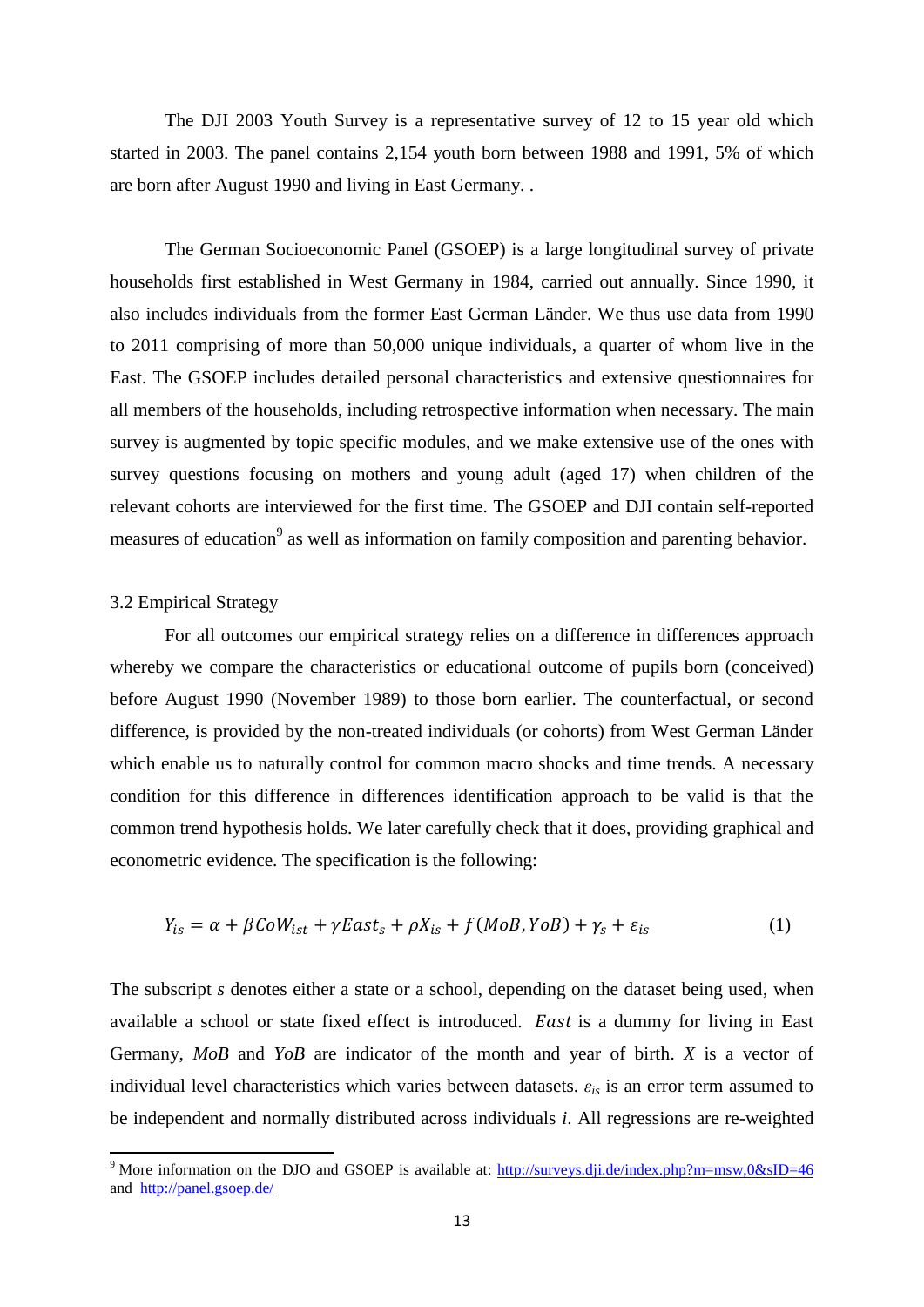to account for survey design and standard errors are clustered at the school level (UGLU and PISA) or by region and birth year (DJI and GSOEP).

## **4. Empirical Evidence**

#### 4.1 Test score results

The TIMMS international test assesses the reading ability of pupils in Grade 4. We rely on the difference in difference framework explained above whereby we compare children from the same class room born before and after August 1990 in East and West Germany. Since all children are tested on the same day it is important to control for age at test, via month of birth. We assume that any month of birth effect is similar between West and East German schools. We additionally control for month of birth, gender, number of children in the household and dummies for whether the parents were born abroad. The coefficient of interest is the interaction between born after August 1990 and living in the East which identify any difference in performance for the cohort of East German children conceived after the Fall of the Wall. To ease the interpretation, we normalize test scores to a mean of zero and a standard deviation of one. The upper panel of Table 1 reports the estimate of the interaction term on three outcomes: normalized test score, an indicator of being respectively in the top or bottom of the test score distribution. CoW score 0.15 of a standard distribution lower than their class room peers conceived before the Fall of the Wall. This is mostly driven by the distribution of test scores for the CoW having a larger tail of low achievers. As such, there is no effect of CoW on the probability of being in the top 10 of the distribution but being a COW increases the probability of being in the bottom 10% by 66%. A similar size effect is observed for the other component of the reading tests – comprehension and literacy. An effect on test score at an early age is likely to have a large impact on educational attainment since Germany is characterized by an early tracking system whereby pupils are streamed in Grade 5 or 6 depending on which State they reside.

#### [Table 1 around here]

We similarly analyse results of the PISA test which took place when the child was 15. The identification is again a difference in differences whereby we compare the grade of children born before and after August 1990 in the same class room, in East and West Germany. The base specification controls for gender and whether parents were born abroad. The mean normalized math test score is 0.063 of a standard deviation lower for COW. This drops to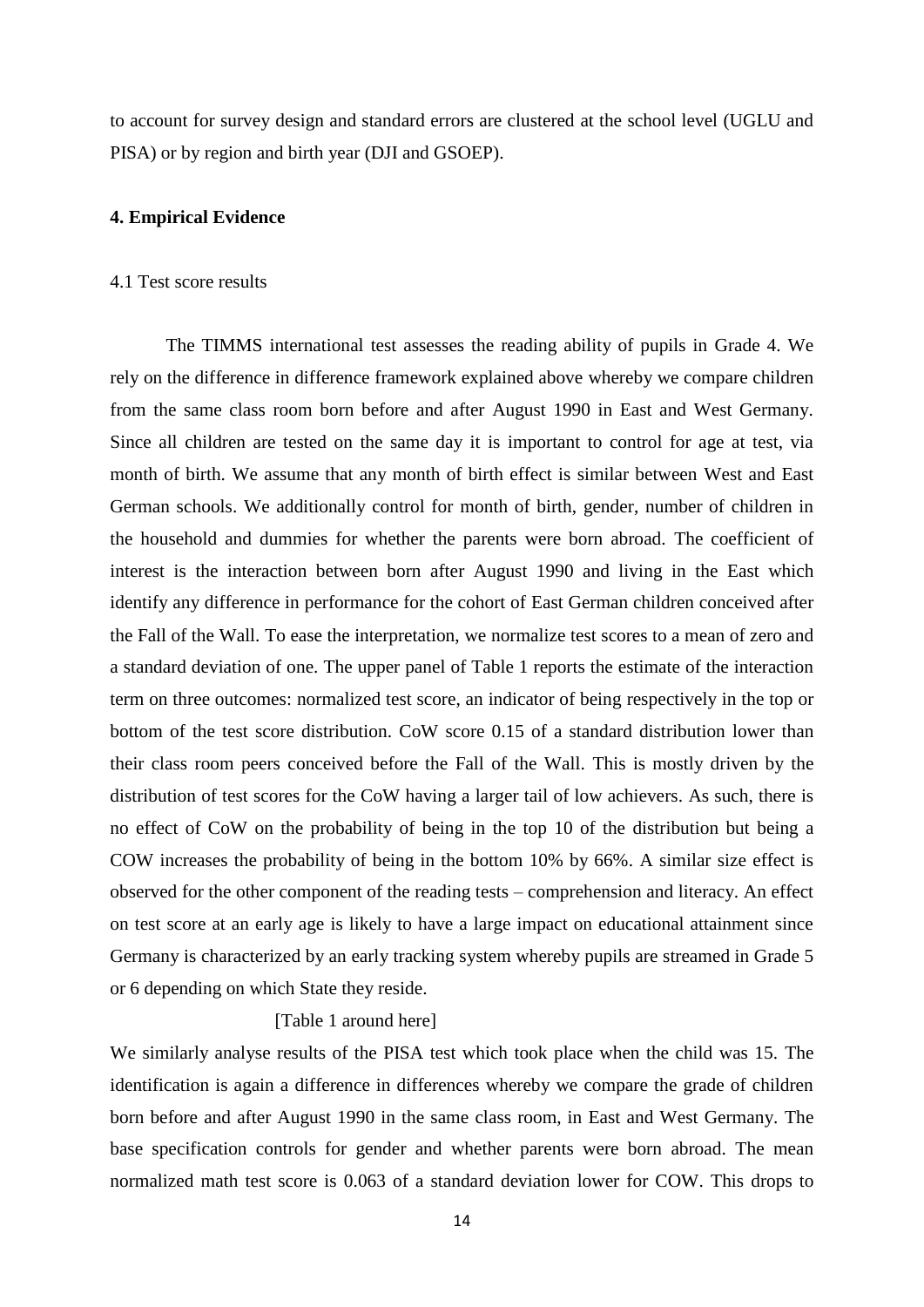$0.051$  and  $0.048$  if controls for grade and track respectively are added<sup>10</sup>. Effects for reading are similar but larger: 0.078 of a standard deviation with the base specification, 0.069 when controlling for grade and 0.064 when controlling for track. However, for science the effects are much smaller and never significant. As a further robustness check, we also add controls for number of siblings, age of mother, marital status and maternal education but this reduces the sample size to 23,393 observations as not all parents respondent to the survey. The results are not very sensitive to the sample restriction nor the addition of controls. CoW are 20% to 25% more likely to be in the bottom 10% of the grade distribution while no effect is observed at the top of the distribution.

Finally as a robustness check of our specification and the assumption that month of birth effects are similar in East and West Germany, we conduct a placebo regression using the PISA 2003 where we consider the treated as pupils born from August 1987 in East Germany. Reassuringly, we do not find any effect of the placebo treatment, comforting us that our results are not driven by region specific month of birth effects.

Finally note that since we control for school specific fixed effects and compare children in the same class room, these results are not driven by changes to the curriculum or other institutional differences that would affect only children East German children born after August 1990.

## 4.2: Other Educational Attainment measures

 $\overline{a}$ 

As well as those objective measures of educational performance the DJI youth panel and GSOEP provide self-reported measure of education. In particular the DJI youth panel offers a unique opportunity to observe educational attainment just after tracking took place. The East dummy is in general significant for most of the outcomes that we investigate, reflecting that since education is the responsibility of each individual state, institutional differences matter. Focusing on the interaction between being born post August 1990 and being educated in the East, we find that the COW are 4.4 percentage point more likely to be in a lower school track, and 5.8 percentage points more likely to already have repeated. In terms of mean size effect, these effects are large, CoW 9% more likely to be in a lower track and 34% more likely to have repeated. They are also 33% more likely to report that learning is easy and 19% less likely to say that they get on well with their peers, maybe reporting a lower taste for schooling.

 $^{10}$  In order to save space, none of the additional results are presented in the Table but they are available upon request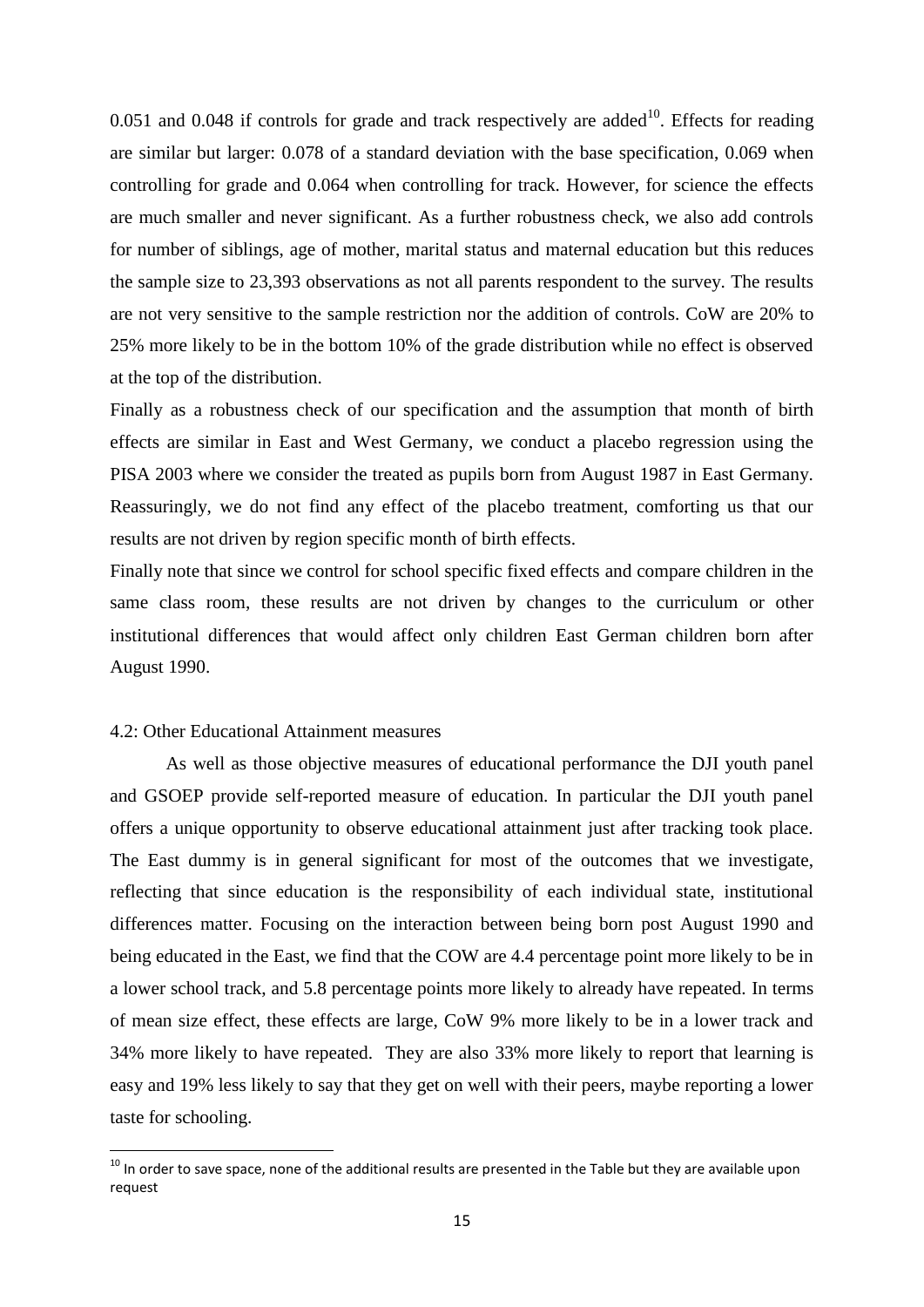#### [Table 2 around here]

Similarly at age 17, we observe that CoW are 2 percentage points more likely to have dropped out of education. Dropping out is a relatively rare outcome and this represents a mean size effect of 53%. Conditional on having not dropped out, CoW are still 36% more likely to be in a lower track or 8% more likely to report that the score below average. No effect is found on repeating, but this outcome is reported only conditional on still being in education, and is thus a lower bound effect.

Overall, we have consistently found that the CoW have much worse educational outcomes from an early age onwards. We know explore whether this is consistent with negative parental selection.

#### **5. Who gave birth in 1991/93 in East Germany?**

## 5.1 Parental Selection

 $\overline{a}$ 

As already discussed, the large fertility drop we study is certainly not random across women and is likely to be driven by parental selection. Our prior, after reviewing the evidence on the educational attainment of the 'Children of the Wall', is that they were the product of important *negative* selection into motherhood. Faced with a high level of uncertainty about the future and a new set of (unknown) constraints regarding the costs of child rearing, women with relatively lower parenting skills were relatively more likely to conceive and give birth in the years following the collapse of the Communist regime.

To test this hypothesis we turn to the GSOEP data and focus on the sub-sample of women who gave birth in East or West Germany between 1982 and 1995. Note that the GSOEP provides retrospective information on location in 1990, which we use to allocate the CoW status so that these estimates are not affected by subsequent migration decisions $11$ .

We compare the mothers of the 'Children of the Wall' on a number of 'positive' socio-economic characteristics to those of other mothers, and report the results in Table 3. First, we note that East German mothers over this period are on average quite different to their Western peers; this is captured by the strongly significant coefficients on the 'Birth East' dummy. The mothers of CoW are on average over 10 months younger, are almost 60% more likely to be teenage mothers, have nine month less education, and are 8 percentage points less likely to have completed high school. At the time of survey completion, they are also less likely to be in a stable relationship. More precisely, they are 5% less likely to be married, 11%

 $11$  The German micro-census unfortunately does not provide any information on past residency and can thus not be used for this analysis.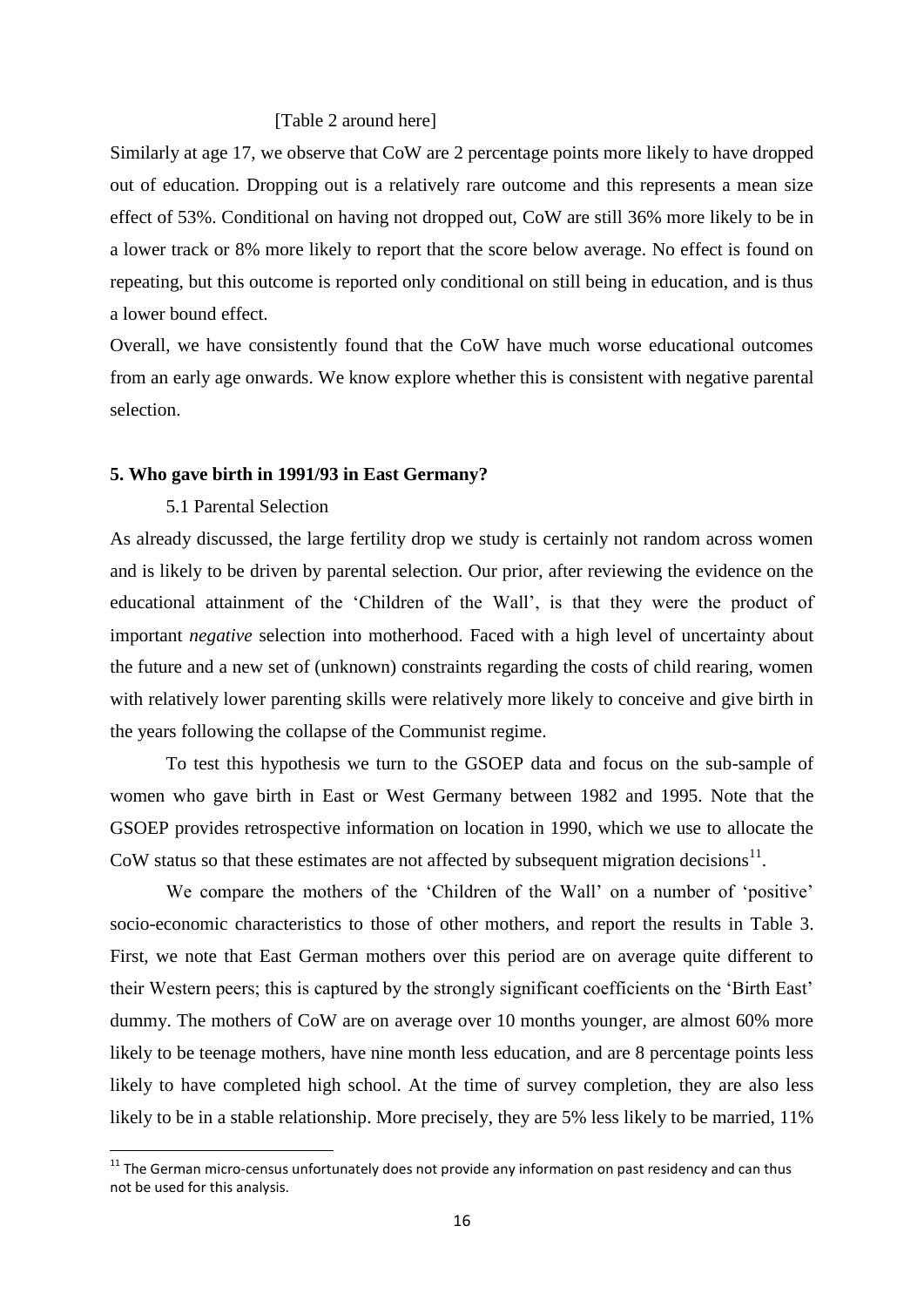less likely to be still living with the father of the child and 80% more likely to have never been married.

#### [Table 3 about here]

Neal (2004) stressed the importance of family formation. The DJI and GSOEP allow us to assess this more thoroughly. From both surveys, we can conclude that the CoW experienced less stable relationships during their childhood. In particular, at age 12, were 10% less likely to live with their natural father, 33% more likely have experienced a divorce and 60% more likely to have experience a new partnership. A similar picture of less stable relationship emerges at age 17, with mothers of CoW being 8% less likely to be currently married, 11% less likely to live with the father of the child and a staggering 56% less likely to have ever been married.

## [Table 4 around here]

These results clearly indicate that our prior was correct and women who had children during the very uncertain times following the fall of the Berlin Wall were negatively selected on all the standard socio-economic characteristics which are associated with relatively lower educational attainment for children. While those differences are likely to be important, we investigate the negative parental selection issue more directly, and arguably more objectively, by relying on information on parental skills and maternal relationship, as well as parental educational input.

The DJI youth survey and the GSOEP provide a unique opportunity to test the quality of parental skills with a a battery of questions about parenting skills and emotional perception, such as listing people who have been important persons in the child's life<sup>12</sup>. Table 4 reports various measures of the quality of the relationship, as assessed by the child, at age 12 (DJI) and 17 (GSOEP). The DJI allows us to build a score on parental relationship quality based on the sum of answers to the following questions: "How satisfied are you currently with your maternal/paternal relationship", "Do you have a good relationship with maternal/paternal figure?", "Does your maternal/paternal figure support you when you need it?" "How

 $\overline{\phantom{a}}$ 

 $12$  The original question is a 4-points scale answer which we dichotomize by grouping 'important' and 'very important' categories and the 'less important' and 'not important at all' ones together.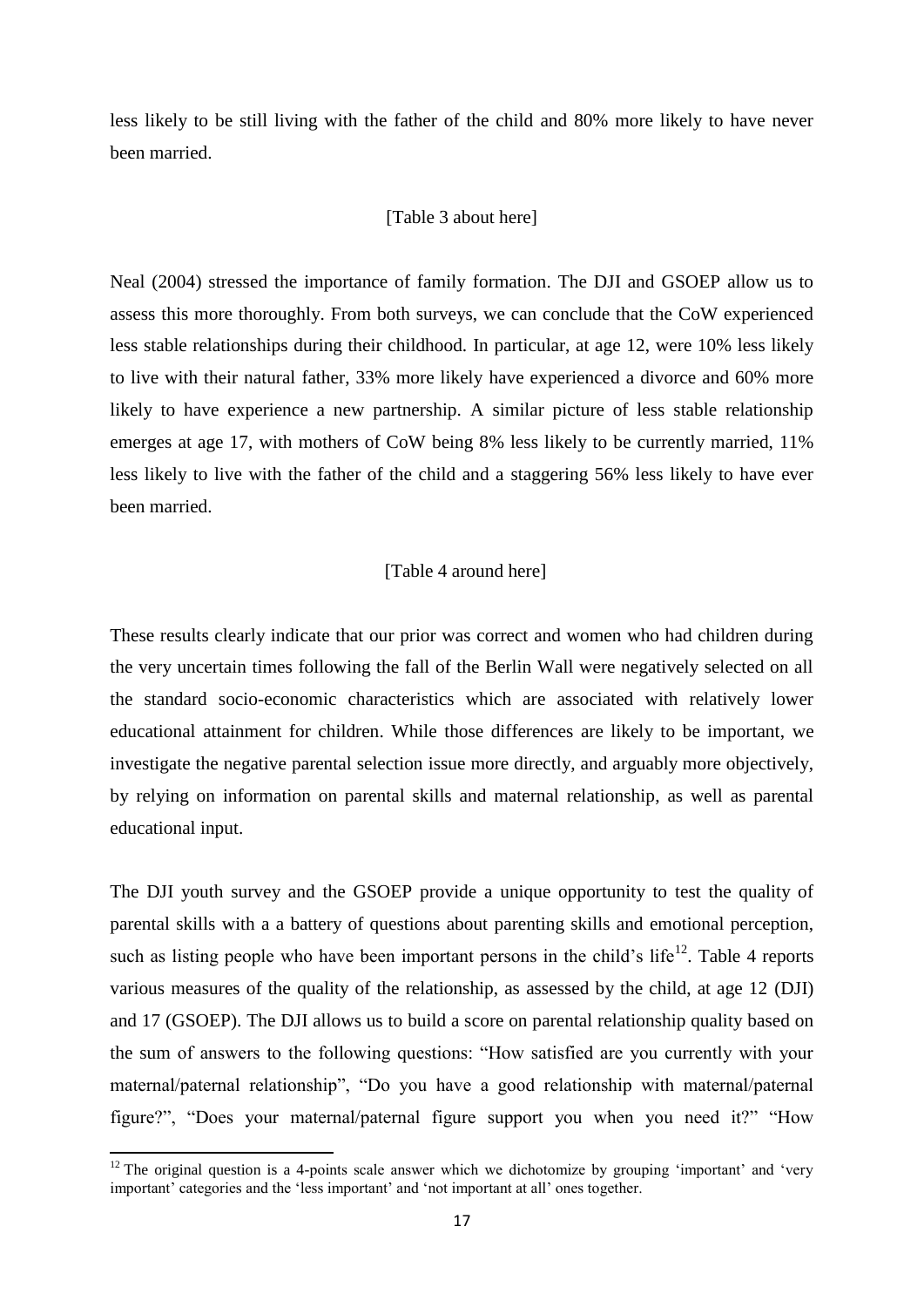important is your maternal/paternal figure?". This score is normalized to a mean of 0 and a standard deviation of one and is scaled so that a higher value means a better quality relationship. For both parents, COW rate their relationship 0.1 of a standard deviation lower. Similarly "Argument with mother/father" is a normalized score based on the sum of answers to questions about "How often do you have arguments about…" the following issues: manners, appearances, untidiness, going out, music, political views, friends, girl/boy friends, help with house. A positive value indicates a greater frequency of arguments. CoW report a higher level of argument with the father (0.16 of a standard deviation) but not with their mothers. Finally, the DJI allows us to construct another measure of the quality of the household, as reported in the difficult family score. Again, CoW finds their household to be significantly worse (0.2 of a standard deviation).

Similarly, at age 17, the GSOEP includes a battery of questions regarding quality of the relationship with parents. We focus on three: "Fight with Mother" which is derived from the answer to a 4-points scale question "Argue Or Fight With Mother" from which we create a dummy variable which takes the value 1 when the answer is 'very often' and 0 otherwise; "Mother Loves Me" which comes from the question "Mother Shows that she Loves You" from which we generate a dummy variable which takes the value 1 answer is 'very often' or 'often' and 0 otherwise and "Supportive Parenting" which is derived from a multi-item scale of 9 questions as described in Weinhardt and Schupp (2011).

## [Table 5 around here]

The first indicator of the quality of the parental relationship is the occurrence of fights with mothers. This is a relatively rare event, with only 4% of children have regular fights with their mothers but for CoW this probability increases by 150%. Another strong indicator of maternal attachment is whether these teenagers feel loved by their mothers<sup>13</sup>. Our estimate suggests that the CoW are 17 percentage points less likely to be in this category suggesting much lower lever of maternal attachment. Finally, we use an overall measure of 'supportive parenting' to gauge parental participation in a child's life and how much the parent involves the child in

 $\overline{a}$ 

<sup>&</sup>lt;sup>13</sup> They are asked if their "Mother Shows that she Loves you" and have five possible answers going from 'very often' (45 percent) to 'never' (1 percent). We generate a dummy variable which is one if the youths respond 'very often' and zero otherwise.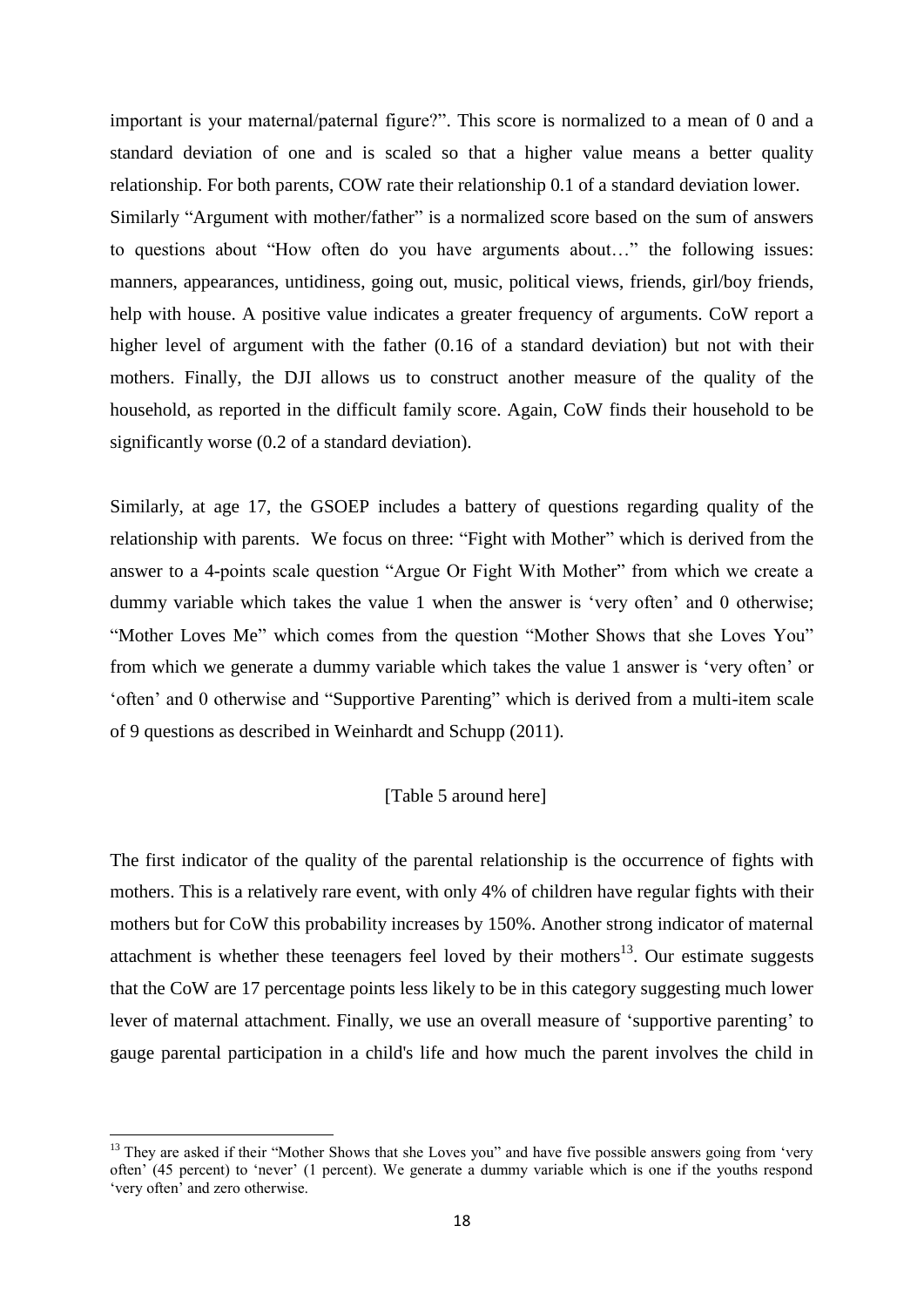decision making. This exercise reveals that the 'Children of the Wall' reports a level of support 0.3 of a standard deviation lower.

We further investigate the behavior of the mothers of CoW, especially regarding educational inputs. We rely here on the child survey from the IGLU (age 11), DJI (age 12) and PISA (age 15). CoW reports that their parents read less, care less about their schoolings and provided less educational inputs.

## [Table 6 about here]

These results generally hint to the important role potentially played by a poor maternal relationship in explaining low educational attainment. This is perhaps not surprising as low level of parental support or even parental rejection have been associated to worse outcome for the child.

5.2 'Worse' Mothers or 'Bad' Times?

## 5.2.1 Are CoW living in poorer households?

A possible factor explaining these negative outcomes is that parents of CoW are disproportionally poorer, which would be correlated with the worse observational characteristics of CoW households and potentially with parenting style. We can reject that poverty is a driver of this relationship. First, from the various datasets, CoW household are not poorer or have lower wealth. Note that due to their observable characteristics, CoW households have worse gross income but due to the relative generosity of the welfare system they are not worse off when considering net income or measures of wealth based on indices of belongings.

#### [Table 7 around here]

Another test to show that worse outcomes are not driven by income is to include it- or other observable characteristics associated with it as additional control. Using only evidence from the largest surveys (PISA and GSOEP) we mostly report only small variations in the estimated coefficients when those additional controls are included, as such we do not believe that poverty or indeed observable characteristics of the CoW parents can explain the worse outcome of their children.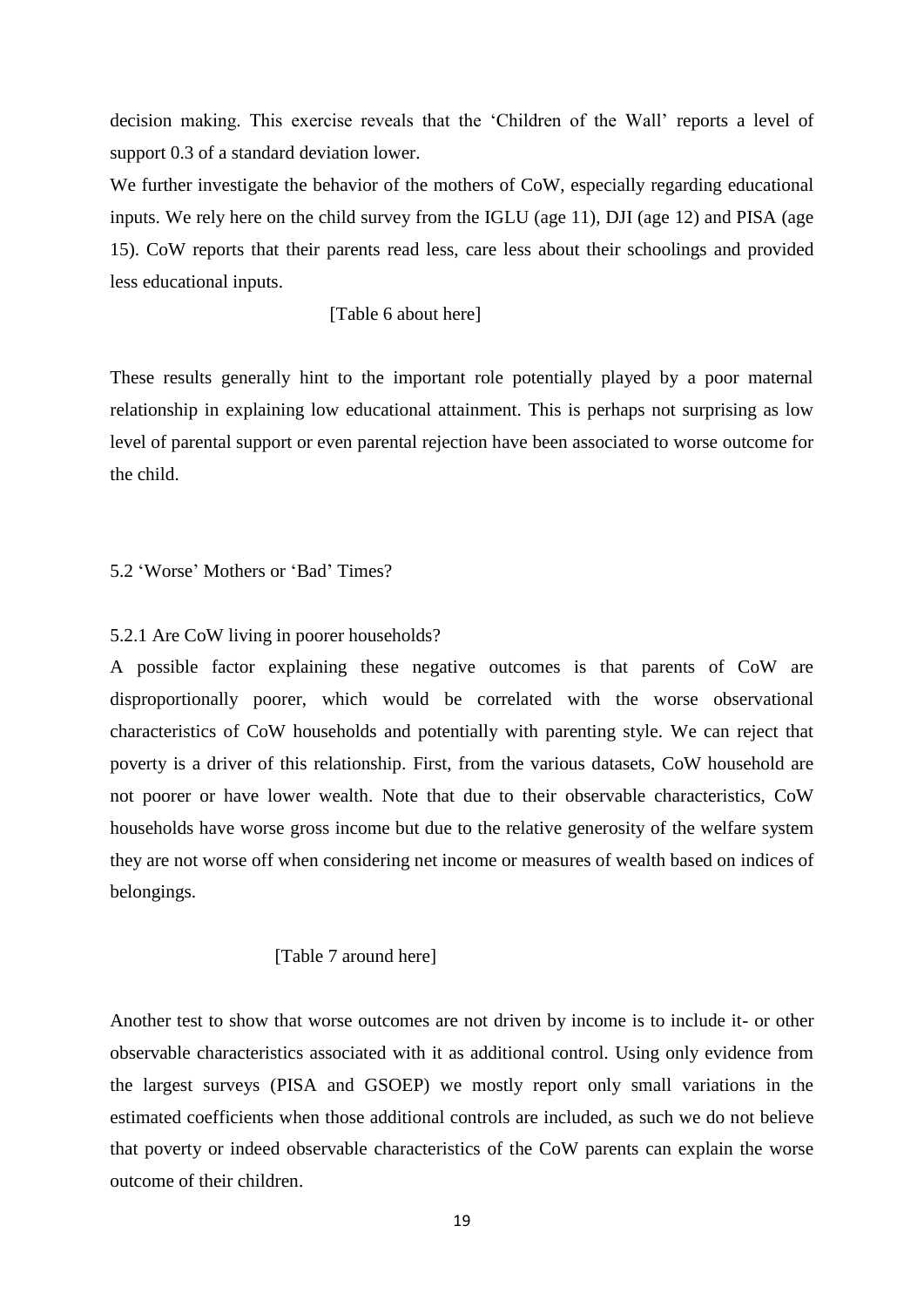## [Table 8 around here]

#### 5.2.2 Sibling Evidence

Finally despite the evidence of parental selection, the differences in the characteristics and behavior of the 'Children of the Wall' could also be consistent with the fetal programming (Barker [1995]) and early life adversity (Conti et al. [ 2012]) hypotheses. Aizer, Stroud, and Buka (2009), for example, show that maternal stress in utero has long term negative consequences for children, and that this effect is stronger for low socio-economic status mothers. Due to the high level of uncertainty faced by the mothers after the collapse of the Wall, these children would have experienced heightened levels of stress in the womb and in their very early years. This could have shaped their preferences and behaviour in a way to cope with such a world. As such, we could expect higher risk preference, lower emotional attachment and potentially worse educational attainment.

While some of our previous results that the mothers of CoW have worse observable and parental skills or that CoW do worse than their class-room peers could be hard to reconcile with this theory alone, we carry out another test of the early life adversity hypothesis. To do so we select all children born between 1987 and 1989 and identify those who have siblings born between 1991 and 1993 in East Germany. These older siblings could not have been "programmed" since they were born before the collapse of the Berlin Wall and, in the absence of negative parental selection, they should not report different outcomes to other children. For this sample, we conduct a similar estimation as the one presented in (1) but where the interaction term is being a sibling of a CoW rather than a CoW. Siblings are also informative for the causal interpretation of the evidence on the selection mechanism that we have presented so far. One could argue that the lower maternal involvement on the CoW is due to reverse causality whereby mothers of CoW lower their inputs and emothional attachment as they realise the low educational outcome of their child.

## [Table 9 about here]

Indeed, Table 9 reports that the older siblings of CoW have also poor educational attainment and poor maternal relationship as their younger siblings. This strongly supports that the observed effects for the CoW are due to negative parental selection and not to fetal programming, which we reject as the underlying mechanism behind our findings.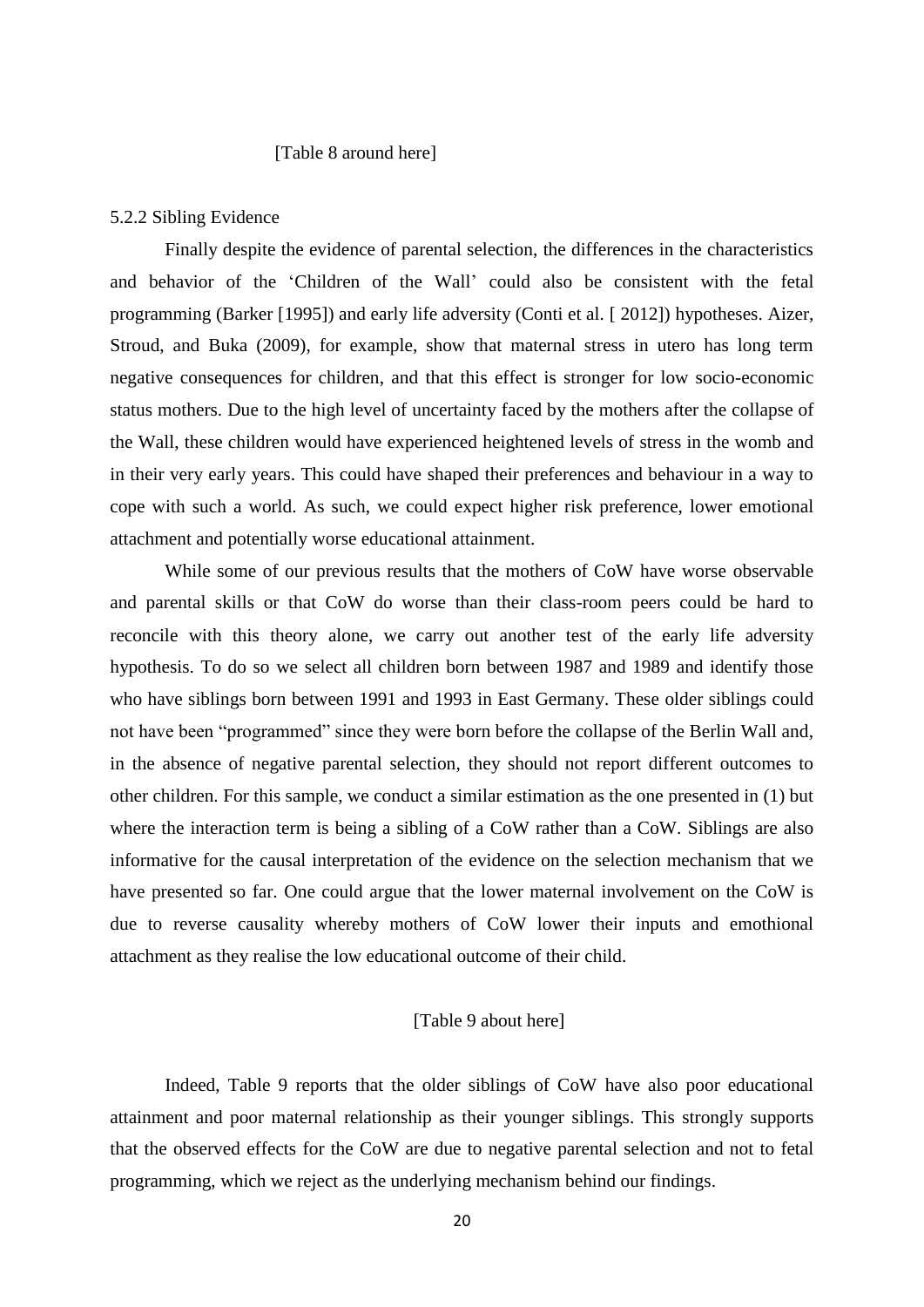#### **6. Discussion**

We have provided a wealth of evidence that children conceived in the aftermath of the Fall of the Wall where negatively selected, and a main factor for this selection is the high level of economic uncertainty. To further investigate this issue on how economic uncertainty could lead to negative parental selection we consider whether there is heterogeneity by education in women's fertility response to the negative perception of the economic situation. Practically, we regress the probability of having a child in the period 1991/93 , for all women aged 17 to 47 interviewed in the GSOEP , on a measure of economic uncertainty in year *t-1* (i.e. dummy for being 'very worried' about 'the general economic development')<sup>14</sup>. We find that uncertainty is negatively related to fertility, as might have been expected. We then include an interaction of years of education and economic uncertainty in the probability model we estimate. This interaction is negative and significant. Figure 5, reports the estimated probability of giving birth and the associated confidence interval, by education level and level of worry about the economy. More worried women (solid line) and more educated women are less likely to give birth. What Figure 5 clearly shows is that the fertility decision of less educated women is not significantly affected by economic uncertainty. On the contrary, highly educated women's fertility drops when worried about the economy. For the most educated, very worried women are 2.5 times less likely to have a child than less worried one. This evidence reinforces our argument that economic uncertainty affected not only the fertility of mothers but also their selections; those with disproportionally unfavorable characteristics being less responsive to socio-economic shocks<sup>15</sup>.

[Figure 5 about here]

## **7. Conclusion**

 $\overline{\phantom{a}}$ 

This paper highlights the effects of parental selection on the subsequent educational attainment of children. We use the collapse of the Berlin Wall in 1989 which led to a 50 percent drop in fertility over a three years period in East Germany and a change in the composition of the cohort. Since the fertility shock is local and temporary, we can exclude that the changes in educational attainment is not due to the parental selection associated with

<sup>&</sup>lt;sup>14</sup> The model also includes education, age and year dummies and the standard errors are clustered at East level to account for important common age shocks on fertility which are likely to be different between East and West Germany.

<sup>&</sup>lt;sup>15</sup> The welfare system may also encourage less educated women to have more children, the child allowance being relatively more generous for poorer families.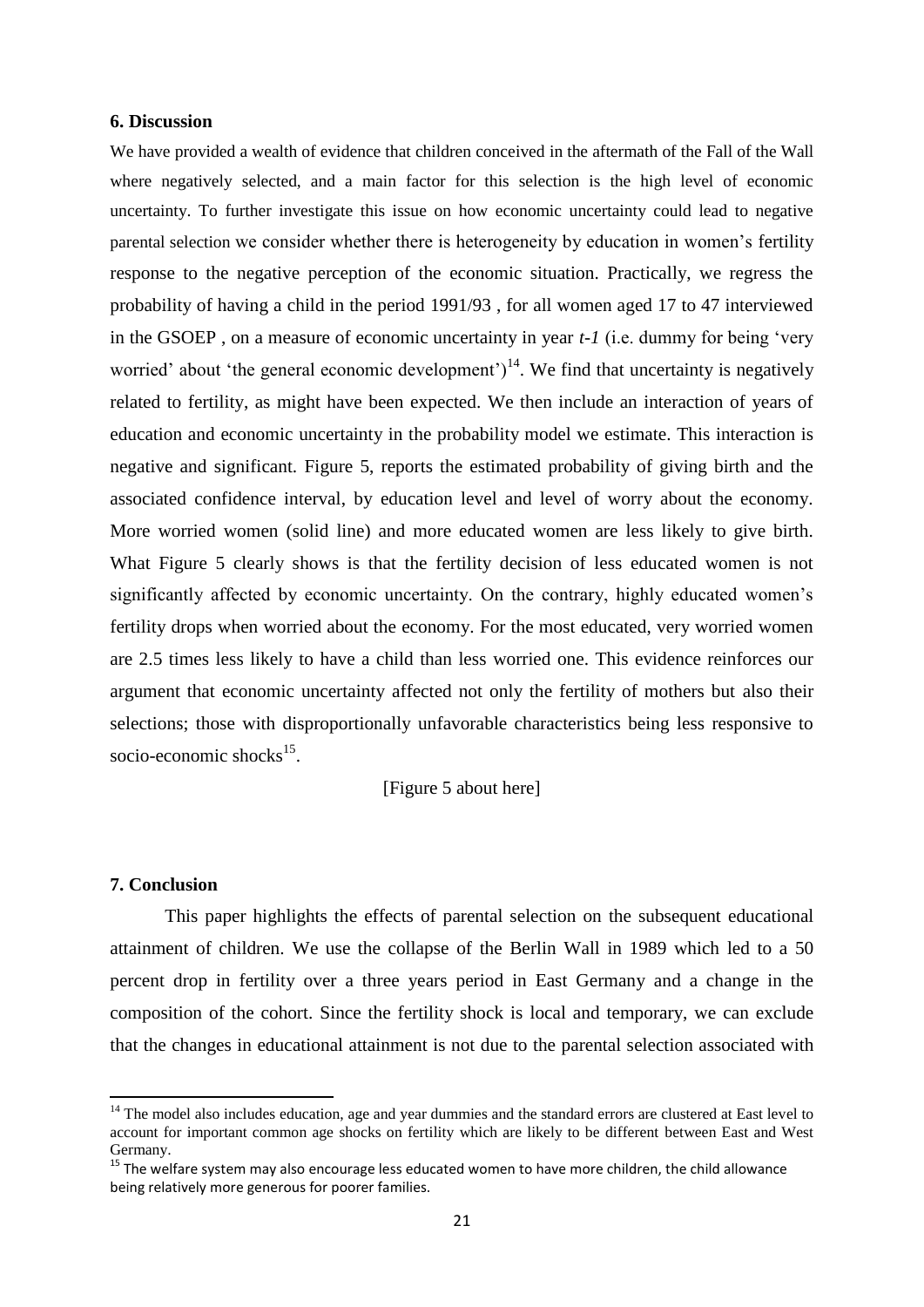the fertility shock. Another advantage of our strategy is that since the cohort size and the parental selection effects go in opposite directions, our estimate of the parental selection effect is a lower bound. This large decrease in educational attainment is consistent with either negative parental selection or some kind of cohort specific shock (maybe fetal programming). We find consistent evidence supporting negative parental selection, importantly we improve on the literature by demonstrating that mothers of CoW worse emotional attachment to their children and provide lower level of educational input. We also note that the older siblings of CoW also rate the emotional attachment of their parents poorly and also worse educational outcome, consistently with negative parental selection, but not with a cohort specific effect.

Our findings on the large effects of parental selections have important implications for policy planners. Rather than base the decisions regarding public investment on cohort size only, there is scope for adjusting these investments for cohort quality. In this case, despite its small size, this cohort would have benefited from additional investment to compensate for the lower average quality of their parents. However, divergence in educational outcome starts early, as such, any interventions to compensate for the "bad" parental skills would have to be very early in childhood; consistent with the suggestions of Cunha and Heckman (2007) or Heckman et al (2010). However, identifying the children at risk is potentially difficult since the selection effects are mostly driven by typically unobservable characteristics like emotional attachment and parental educational input, which would make targeting challenging. Recent experimental evidence on the impact of home visiting programs aimed at risk mothers and their family which start even before the birth of the child, such as Preparing for Live in Dublin (Doyle et al [2013]) and Pro Kind in Germany (Sandner [2012]), are promising. The real challenge remains to find a way to target efficiently such interventions at the right mothers/children and, in that respect, we believe the findings from this research can be useful.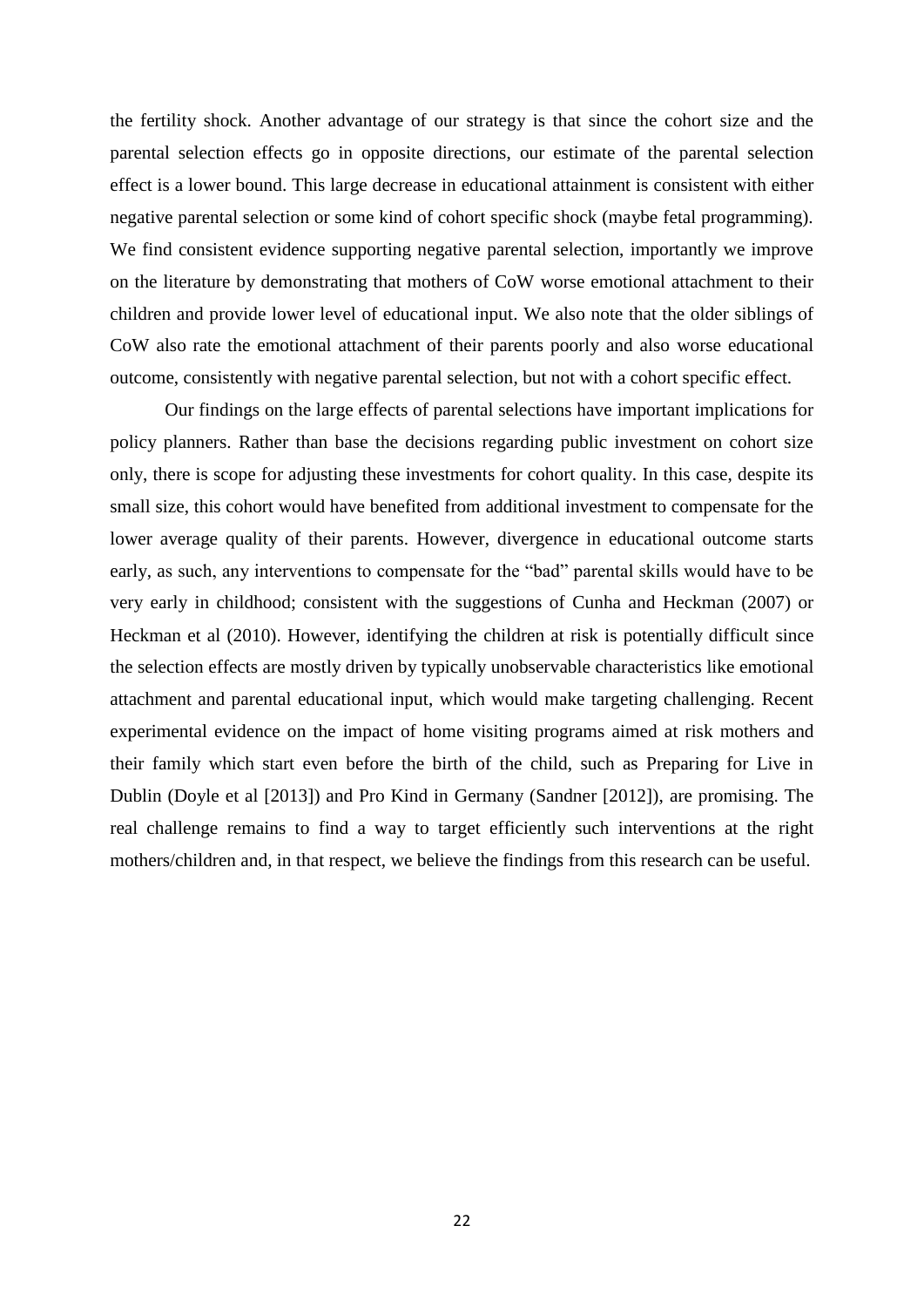## **References:**

- Aizer, Anna, Laura Stroud, and Stephen Buka, "Maternal Stress and Child Outcomes: Evidence from Siblings", NBER Working Paper No. w18422, 2009.
- Alesina, Alberto, and Nicola Fuchs-Schündeln, "Goodbye Lenin (or Not?): The Effect of Communism on People's Preferences," *American Economic Review,* 97 (2007), 1507- 1528.
- Ananat, Elizabeth Oltmans, Jonathan Gruber, Phillip Levine, and Douglas Staiger "Abortion and Selection," *Review of Economics and Statistics*, 91 (2009), 124-136.
- Barker, David J.P., "Fetal Origins of Coronary Heart Disease," *British Medical Journal*, 311 (1995), 171-174.
- Bhaumik, Sumon Kumar, and Jeffery Nugent, "Real Options and Demographic Decision: Empirical Evidence from East and West Germany," *Applied Economics*, 43 (2011), 2739-2749.
- Burchardi, Konrad and Tarek Hassan, "The Economic Impact of Social Ties: Evidence from German Reunification," *Quarterly Journal of Economics*, 128 (2013), 1219-1271.
- Burstyn, Leonardo and Davide Cantoni, "A Tear in the Iron Curtain: The Impact of Western Television on Consumption Behavior," CEPR Discussion Paper No 2012-19, 2012.
- Charles, Kerwin Kofi, and Melvin Stephens, "Abortion legalization and Adolescent Substance use," *Journal of Law and Economics,* 49 (2006), 481-505.
- Conrad, Christof, Michael Lechner, and Welf Werner, "East German fertility after unification: crisis or adaptation?" *Population and Development Review,* 22 (1996), 331- 358.
- Conti, Gabriella, Christopher Hansman, James J. Heckman, Matthew F. X. Novak, Angela Ruggiero, Stephen J. Suomi, "Primate Evidence on the Late Health Effects of Early Life Adversity," *Proceedings of the National Academy of Science*, 109 (2012), 8866- 8871.
- Cook, Phillip, and John Laub, "After the Epidemic: Recent Trends in Youth Violence in the United States," in *Crime and Justice: A Review of Research*, Michael Tonry ed. (Chicago, IL: University of Chicago Press, 2002)
- Cunha, Flavio, and James Heckman, ["The Technology of Skill Formation,](http://jenni.uchicago.edu/papers/Cunha-Heckman_AER_v97n2_2007.pdf)" *American Economic Review,* 97 (2007), 31-47.
- Dehejia, Rajeev, and Adriana Lleras-Muney, "Booms, Busts and Babies' Health," *Quarterly Journal of Economics*, 119 (2004), 1091-1130.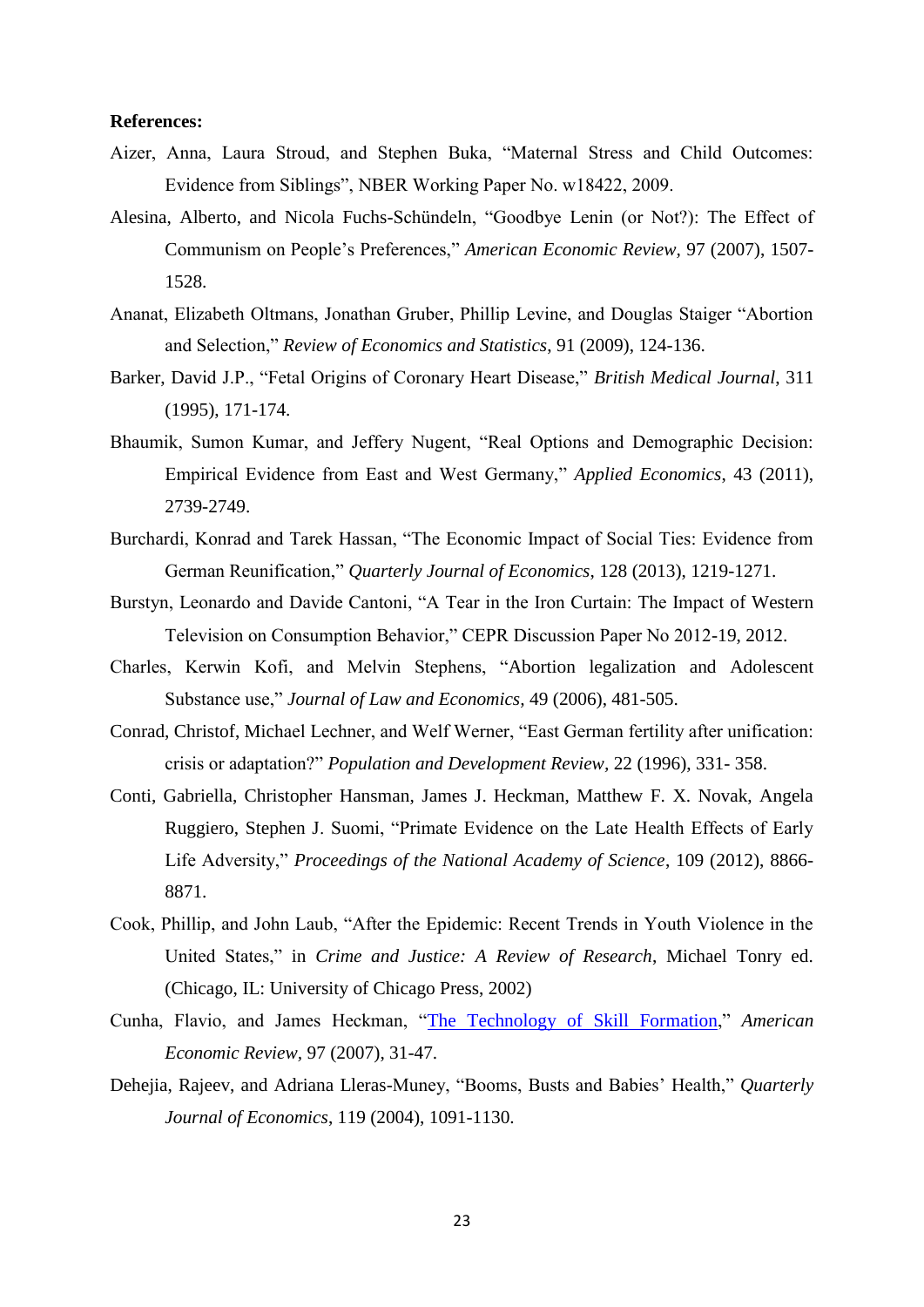- Dohmen, Thomas, Armin Falk, David Huffman, and Uwe Sunde, "The Intergenerational Transmission of Risk and Trust Attitudes," *Review of Economic Studies*, 79 (2012), 645-677.
- Dohmen, Thomas, Armin Falk, David Huffman, Uwe Sunde, Jürgen Schupp, and Gert G. Wagner, "Individual Risk Attitudes: Measurement, Determinants and Behavioral Consequences," *Journal of the European Economic Association*, 9 (2011), 522-550.
- Donohue, John J. III, Jeffrey Grogger, and Steven D. Levitt "The Impact of Legalized Abortion on Teen Childbearing", *American Law and Economics Review*, 11 (2009), 24-46.
- Donohue, John J. III, and Steven D. Levitt, "The impact of legalized abortion on crime," *Quarterly Journal of Economics*, 116 (2001), 379-420.
- Donohue, John J. III, and Steven D. Levitt, "Further evidence that legalized Abortion Lowered Crime: A reply to Joyce," *Journal of Human Resources*, 29 (2004), 29-49.
- Donohue, John J. III, and Steven D. Levitt, "Measurement Error, Legalized Abortion, and the Decline in Crime: A response to Foote and Goetz," *Quarterly Journal of Economics*, 123 (2008), 425-440.
- Dornbusch, Rudiger and Holger C. Wolf, "East German Economic Reconstruction," in *The Transition in Eastern Europe, Volume* 1, Olivier Blanchard, Kenneth A. Froot, and Jeffrey D. Sachs ed. (Chicago IL: University of Chicago Press, 1992).
- Doyle, Orla, Colm Harmon, James J. Heckman, Caitriona Logue, and Seong Moon, "Measuring the Investment in Human Capital Formation: An Experimental Analysis of Early Life Outcomes", NBER Working Paper No. w19316, 2013.
- Eberstadt, Nicholas, "Demographic Shocks After Communism: Eastern Germany 1989- 1993," *Population and Development Review*, 20 (1994), 137-152.
- Foote, Christopher, and Christopher Goetz, "The Impact of Legalized Abortion on Crime: Comment," *Quarterly Journal of Economics*, 123 (2008), 407-423.
- Fuchs-Schündeln, Nicola, "The Response of Household Saving to the Large Shock of German Reunification," *American Economic Review*, 98 (2008)., 1798-1828.
- Fuchs-Schündeln, Nicola, and Matthias Schündeln, "Precautionary Savings and Self-Selection: Evidence for the German Reunification 'Experiment'," *Quarterly Journal of Economics*, 120 (2005), 1085-1120.
- Fuchs-Schündeln, Nicola, and Matthias Schündeln, "Who stays, who goes, who returns? East-West Migration within Germany since Reunification," *Economics of Transition*, 17 (2009) 703-738.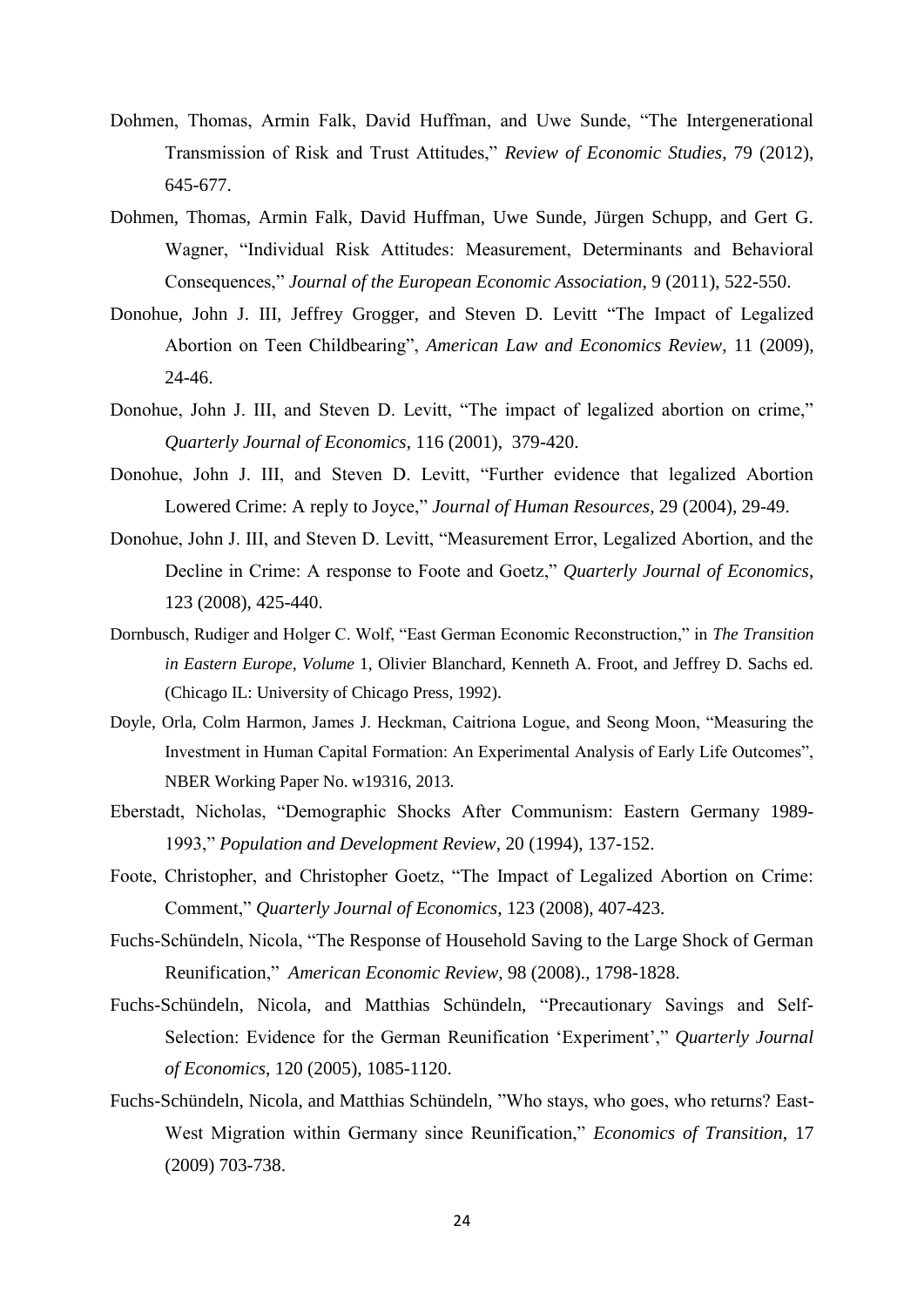- Gruber, Jonathan, ed., *Risky Behavior among Youth: An Economic Analysis* (Chicago IL: University of Chicago Press).
- Gruber, Jonathan, Phillip B. Levine, and Douglas Staiger, "Abortion Legalization and Child Living Circumstances: Who Is the 'Marginal Child'," *Quarterly Journal of Economics*, 114 (1999), 263–292.
- Heckman, James J., Seong Hyeok Moon, Rodrigo Pinto, Peter A. Sevleyev and Adam Yavitz, "The Rate of Return to the HighScope Perry Preschool Program," *Journal of Public Economics,* 94 (2010), 114-128.
- Hjalmarsson, Randi, and Matthew Lindquist, "Like Godfather, Like Son: Exploring the Intergenerational Nature of Crime," *Journal of Human Resources*, 47 (2012), 550-582.
- Hoeve, Machteld, Judith Semon Dubas, Veroni Eichelsheim, Peter van der Laan, Wilma Smeenk and Jan Gerris. "The Relationship Between Parenting and Delinquency: A meta-Analysis," *Journal of Abnormal Child Psychology*, 73 (2009), 749-775.
- Hunt, Jennifer, "Staunching Emigration from East Germany: Age and the Determinants of Migration," *Journal of the European Economic Association*, 4 (2006), 1014-1037.
- Joyce, Ted, "Did Legalized Abortion Lower Crime?" *Journal of Human Resources*, 39 (2004), 1-28.
- Joyce, Ted, "A Simple Tests of Abortion and Crime," *Review of Economics and Statistics*, 91 (2009), 112-123.
- Judt, Tony, *Postwar: A History of Europe since 1945*, (London, UK: Pimlico).
- Kreyenfeld, Michela, "Uncertainties in Femal Employmnet Careers and the Postponement of Parenthood in Germany," *European Sociological Review*, 26 (2010), 351-366.
- Kempkes, Gerhard "Rapid Demographic Change and the Allocation of Public Education Resources: Evidence from East Germany", Deutsche Bundesbank Discussion Paper No. 16/2010, 2010.
- Perry, Cynthia, "How do Female Earnings Affect Fertility Decisions?" Massachusetts Institute of Technology, PhD Thesis, 2004.
- Pop-Eleches, Christian, "The impact of an abortion ban on socioeconomic outcomes of children: Evidence from Romania," *Journal of Political Economy,* 114 (2006), 744- 773.
- Reinheckel, Antje, Kornelia Frank, Wolfgang Weise, and Bernt-Peter Robra, "Effect of Re-Unification on Fertility Behaviour in East Germany: A Review of the Evidence Reproductive," *Health Matters*, 6 (1998), 122-128.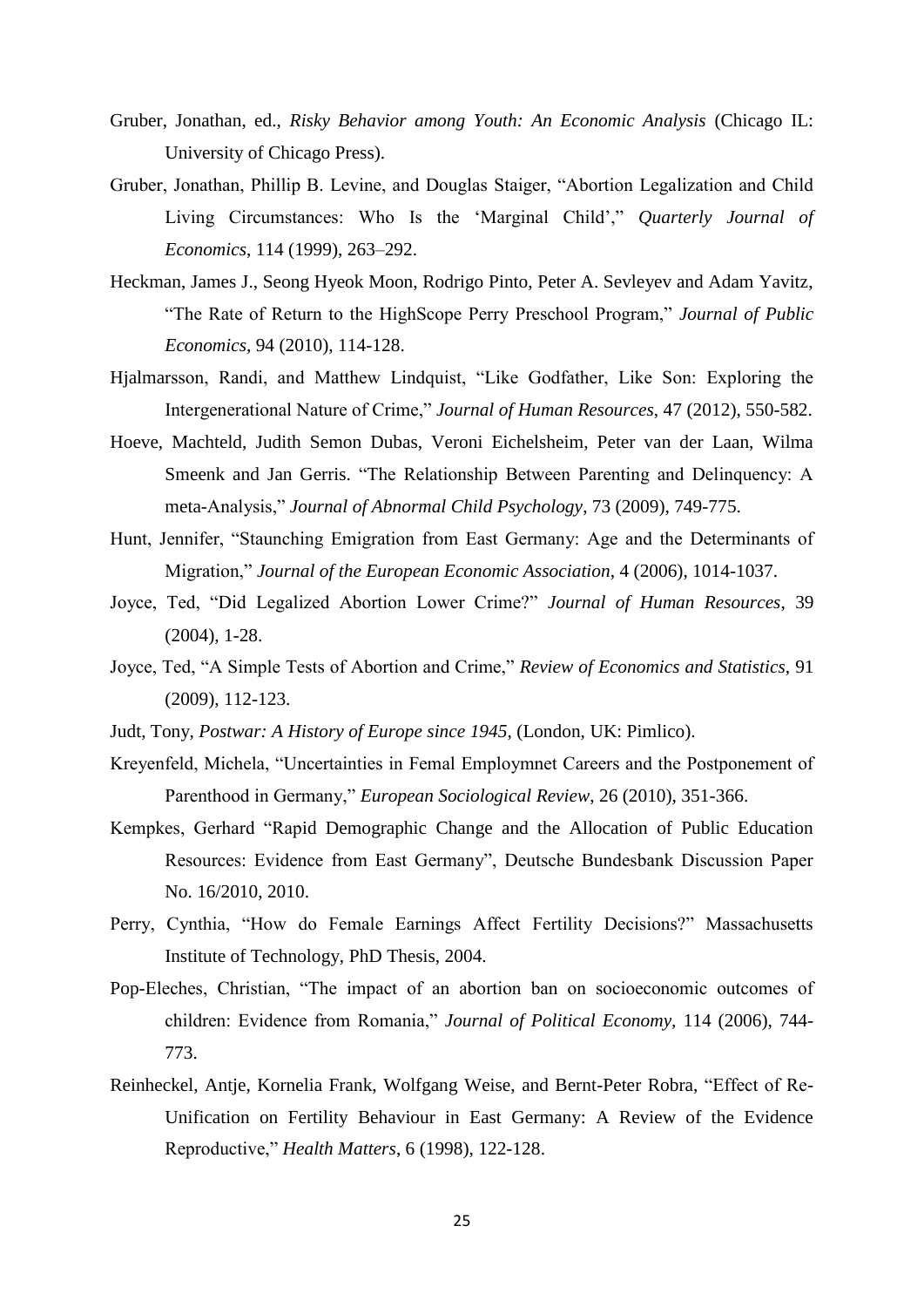- Rindfuss, Ronald R., John Shelton Reed, and Craig St. John, "A Fertility Reaction to a Historical Event: Southern White Birth Rates and the 1954 Desegregation Ruling," *Science*, 201 (1978), 178-180.
- Sandner, Malte, "Effects of Early Child Intervention on Child Development and Early Skill Formation. Evidence from a Randomized Controlled Trial," Hannover University Discussion Paper No 518, 2012.
- Sampson, Robert J. and John H. Laub, *Crime in the Making: Pathways and Turning Points through Life* (Cambridge, MA: Harvard University Press).
- Schmitt, Christian, "Gerburten in Ost- und Westdeutschland: erleichtert eine hohe Risikobereitschaft die Entscheidung für ein Kind?" DIW Discussion Paper No. 11.2012, 2012.
- Sen, Anindya, "Does Increased Abortion Lead to Lower Crime? Evaluating the Relationship between Crime, Abortion and Fertility," *B.E. Journal of Economic Analysis and Policy*, 7 (2007), 48.
- Simons, Ronald L., Frederick O. Lorenz, Rand D. Conger and Chyi-In Wu, "Support from Spouse as Mediator and Moderator of the Disruptive Influence of Economic Strain on Parenting," *Child Development*, 63 (1992), 1282-1301.
- Sobotka, Tomás, Vegard Skirbekk, and Dimiter Philipov, "Economic Recession and Fertility in the Developed World," *Population and Development Review*, 37 (2011), 267-306.
- Solon, Gary, Steven Haider and Jeffrey Wooldridge, "What Are We Weighting For*?*", NBER Working Paper No. w18859, 2013.
- Tracy, Paul E., Marvin E. Wolfgang and Robert M. Figlio, *Delinquency Careers in Two Birth Cohorts.* (New York, NY: Plenum Press).
- United Nations Economic Commission for Europe, "Fertility Decline in the Transition Economics, 1989-1998: Economic and Social Factors Revisited," *Economic Survey of Europe*, 1 (2000), 189-207.
- van den Bergh, Bea, Eduard Mulder, Maarten Mennes and Vivette Glover, "Antenatal Maternal Anxiety and Stress and the Neurobehavioural Development of the Foetus and Child: Links and Possible Mechanisms. A review," *Neuroscience and Biobehavioral Reviews*, 29 (2005) 237–258.
- Witte, James C. and Gert G. Wagner, "Declining Fertility in East Germany After Unification: A Demographic Response to Socioeconomic Change," *Population and Development Review*, 21 (1995): 387-397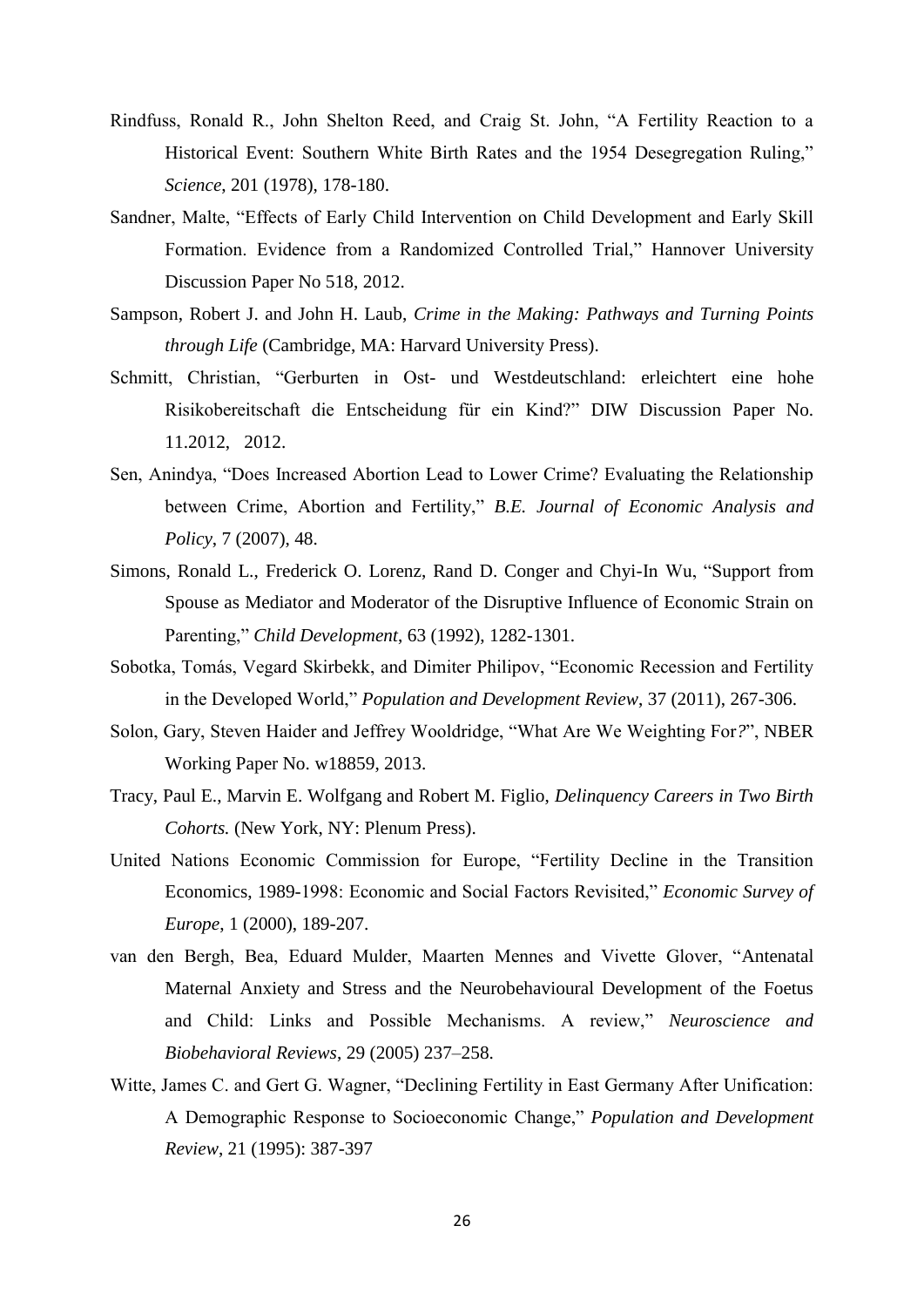Weinhardt, Michael and Jürgen Schupp, "Multi-Itemskalen im SOEP Jugendfragebogen*,*" DIW Technical Report 60/2011, 2011.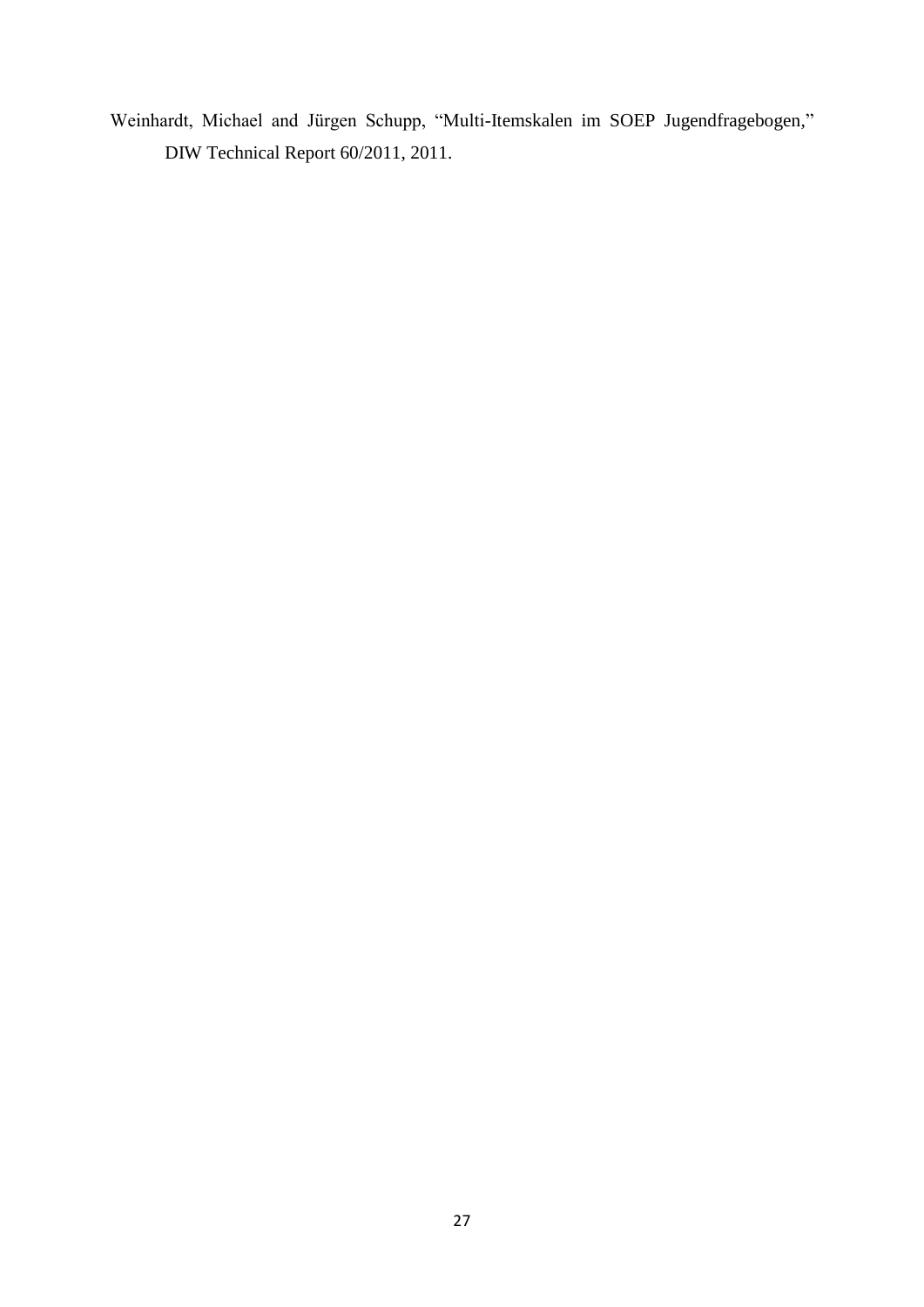|                                  | Table 1. Test scores and related outcomes at age 11 and 10 | Mean  | Effect |        |
|----------------------------------|------------------------------------------------------------|-------|--------|--------|
|                                  | CoW                                                        | size  |        | Obs,   |
| At age 11- IGLU 2001             |                                                            |       |        |        |
|                                  |                                                            |       |        |        |
| Normalised reading<br>score      | $-0.150**$<br>(0.074)                                      | n.a.  | n.a.   | 5,036  |
| Overall reading score<br>< p(10) | $0.056**$<br>(0.024)                                       | 0.085 | 0.66   | 5,036  |
| Overall reading score ><br>p(90) | 0.002<br>(0.021)                                           | 0.104 | 0.00   | 5,036  |
| At age 16- PISA 2006             |                                                            |       |        |        |
| Norm. Math score                 | $-0.064***$<br>(0.022)                                     | n.a.  | n.a.   | 28,008 |
| Norm. Reading score              | $-0.078***$<br>(0.020)                                     | n.a.  | n.a.   | 28,008 |
| Norm Science score               | $-0.029$<br>(0.023)                                        | n.a   | n.a    | 28,008 |
| Math score $\langle p(10)$       | $0.023***$<br>(0.009)                                      | 0.083 | 0.28   | 28,008 |
| Math $score > p(90)$             | 0.008<br>(0.010)                                           | 0.105 | 0.07   | 28,008 |
| Read score $\langle p(10)$       | $0.017**$<br>(0.008)                                       | 0.075 | 0.224  | 28,008 |
| Read score $> p(90)$             | 0.002<br>(0.010)                                           | 0.105 | 0.022  | 28,008 |
| Science score $\langle p(10)$    | 0.007<br>(0.008)                                           | 0.082 | 0.087  | 28,008 |
| Science score $p(90)$            | 0.001<br>(0.010)                                           | 0.105 | 0.055  | 28,008 |

## **Table 1: Test scores and related outcomes at age 11 and 16**

Note: COW is defined as respondent born from August 1990 to December 1990 in East Germany. Estimates are weighted to account for sample design and non-response. Standard errors are clustered at the school level IGLU Control: Gender, mother born abroad, father born abroad, number of children in household. Month & year of birth dummies, post August 1990 birth, and a school-class fixed effect.

PISA Control: Gender, mother born abroad, father born abroad. Month of birth dummies (all children are born in 1990), post August 1990 birth, and a school fixed effect.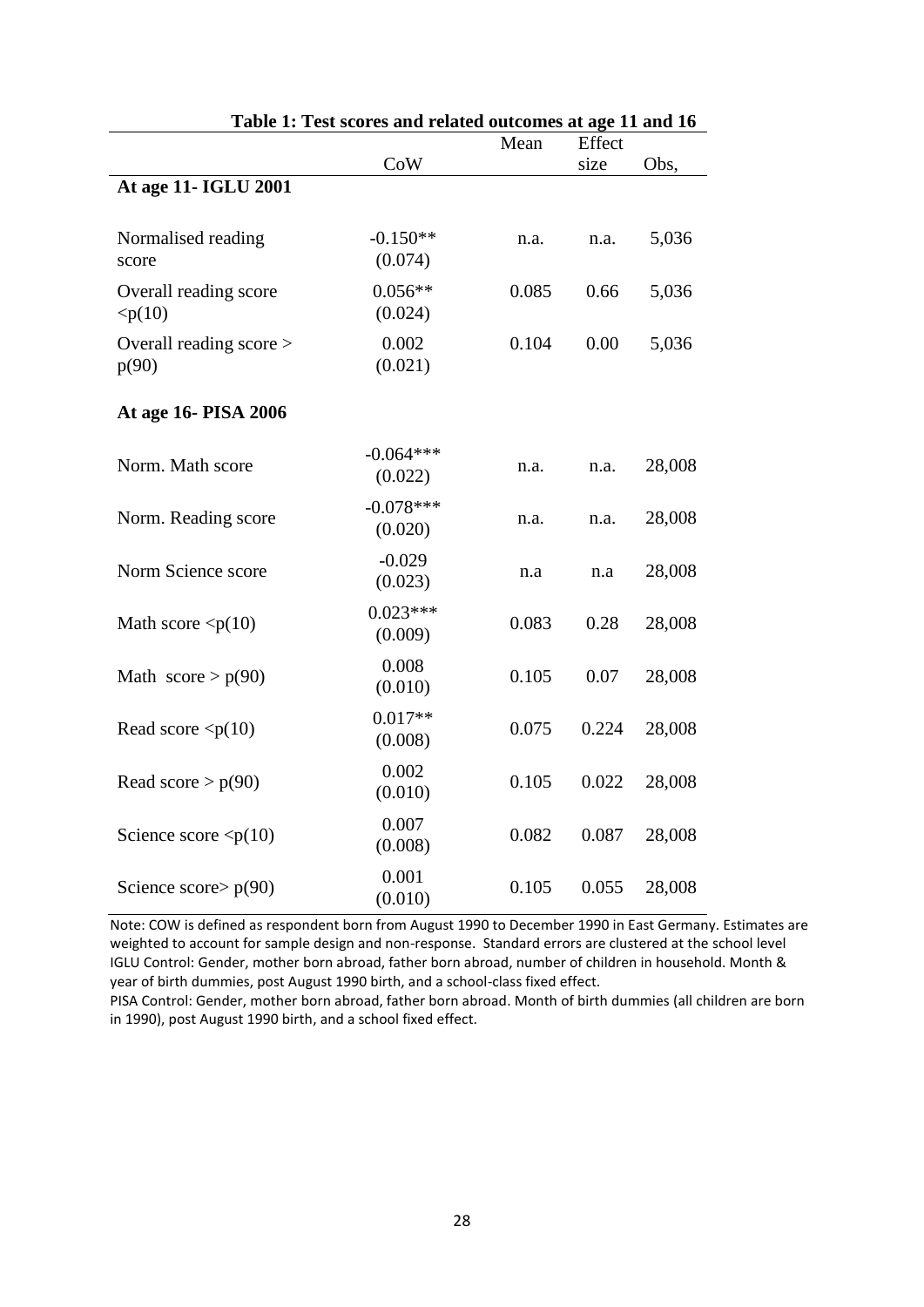| Panel A: Age $12/13$ (DJI)                   | Low<br><b>Track</b>   | <b>Repeated</b><br>Grade | Learning<br><b>Easy</b> | <b>Get on Well</b><br>with<br><b>Peers</b> |
|----------------------------------------------|-----------------------|--------------------------|-------------------------|--------------------------------------------|
| Child of the Wall<br>$(i.e. East * 1991-93)$ | $0.048*$<br>(0.022)   | $0.048**$<br>(0.020)     | $-0.050*$<br>(0.024)    | $-0.123*$<br>(0.051)                       |
| <b>Born East</b>                             | $-0.061**$<br>(0.019) | $-0.013$<br>(0.012)      | $-0.007$<br>(0.011)     | 0.017<br>(0.035)                           |
| <b>Born 1991-1993</b>                        | 0.008<br>(0.043)      | 0.004<br>(0.016)         | 0.005<br>(0.014)        | $0.139***$<br>(0.027)                      |
| <b>Track</b>                                 |                       | yes                      | yes                     | yes                                        |
| <b>Mean value of outcome</b>                 | 0.530                 | 0.143                    | 0.154                   | 0.654                                      |
| <b>Effect size at mean</b>                   | 0.090                 | 0.339                    | $-0.326$                | $-0.188$                                   |
| <b>Sample Size</b>                           | 1,424                 | 1,423                    | 1,424                   | 1,424                                      |
|                                              |                       |                          |                         |                                            |

| Panel B: Age 17 (GSOEP)    | Low<br><b>Track</b>    | <b>Repeated</b><br>Grade | <b>Scores</b><br>Above<br>Average | <b>School</b><br>Drop-Out |
|----------------------------|------------------------|--------------------------|-----------------------------------|---------------------------|
| Child of the Wall          | $0.030**$              | 0.020                    | $-0.037**$                        | $0.019***$                |
| $(i.e. East * 1991-93)$    | (0.014)                | (0.023)                  | (0.018)                           | (0.005)                   |
| <b>Born East</b>           | $-0.032***$<br>(0.009) | $-0.025**$<br>(0.012)    | $-0.057**$<br>(0.016)             | $-0.001$<br>(0.004)       |
| <b>Born 1991-1993</b>      | $-0.021***$<br>(0.009) | $-0.052$<br>(0.035)      | $0.064$ ***<br>(0.010)            | $0.051***$<br>(0.003)     |
| Mean value of outcome      | 0.084                  | 0.211                    | 0.459                             | 0.036                     |
| <b>Effect size at mean</b> | 0.359                  | 0.096                    | $-0.080$                          | $-0.533$                  |
| <b>Sample Size</b>         | 3,506                  | 3,497                    | 3,506                             | 3,636                     |

Note: CoW is the interaction of being born between August 1990 and 1991 (DJI) or born between 1991 and 1993 (GSOEP), and living in East Germany. Robust standard errors clustered by child year of birth and East/West reported in parenthesis. \*, \*\*, and \*\*\* denote respectively significance at the 1, 5, and 10 percent level.

DJI:

GSOEP: All information is taken from survey questions asked at age 17 in the GSOEP between 1990 and 2011. Below Average Scores indicates that the individual reported scores in math and German below the mean in his cohort.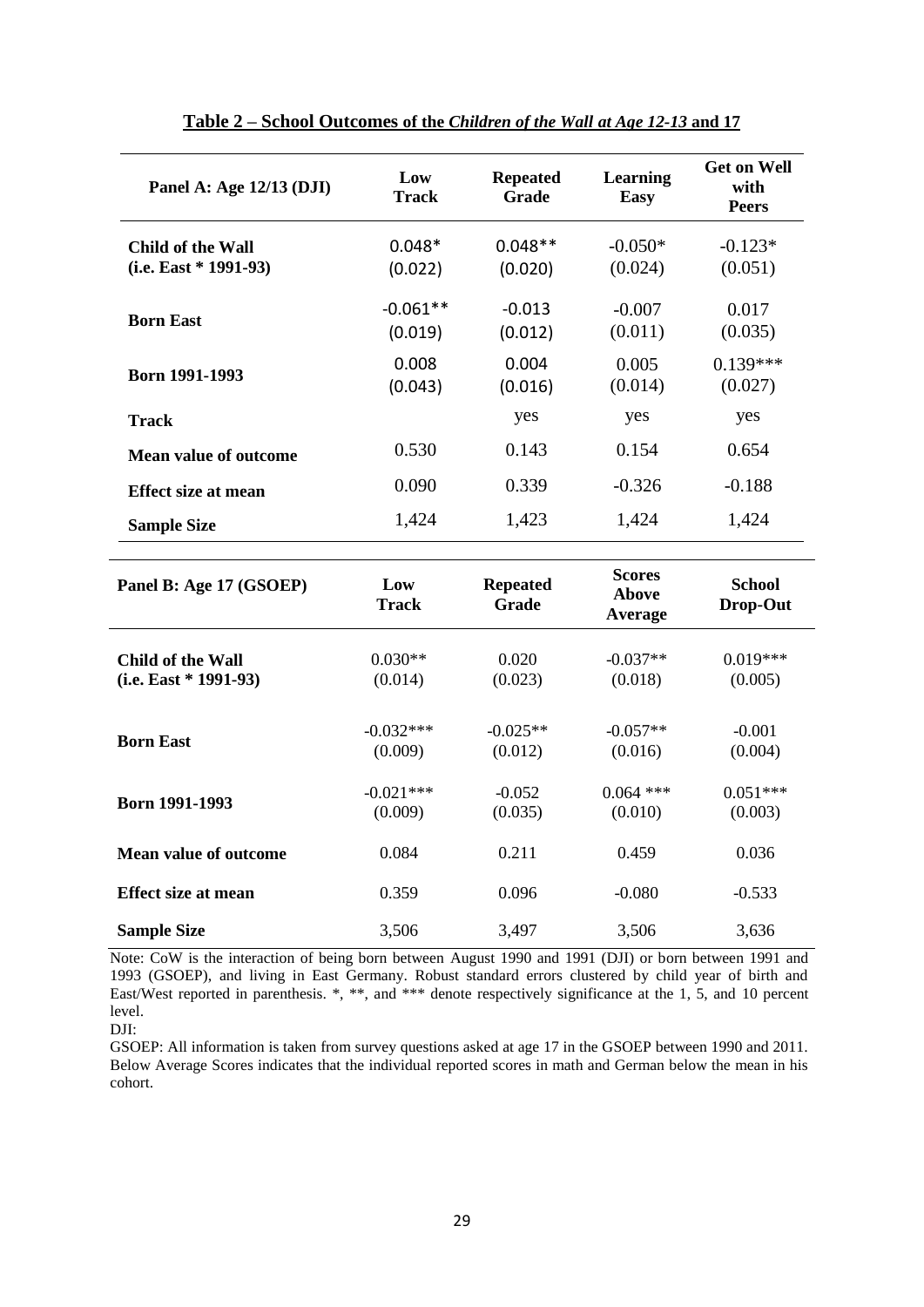## **Table 3 – Positive or Negative Selection of Fertility?**

## **Decision Differences in Characteristics of** *Mothers* **of the 'Children of the Wall'**

| <b>GSOEP</b>                            | Age<br><b>Mother</b>   | <b>Teenage</b><br><b>Mother</b> | <b>Years</b><br>of<br><b>Education</b> | High<br><b>School</b>  | <b>Married</b>         | <b>Still with</b><br>Father | <b>Never</b><br><b>Married</b> |
|-----------------------------------------|------------------------|---------------------------------|----------------------------------------|------------------------|------------------------|-----------------------------|--------------------------------|
| Child of the Wall<br>$(East * 1991-93)$ | $-0.638***$<br>(0.218) | $0.034**$<br>(0.015)            | $-0.715***$<br>(0.125)                 | $-0.078***$<br>(0.019) | $-0.033**$<br>(0.013)  | $-0.067***$<br>(0.017)      | $0.046***$<br>(0.011)          |
| <b>Birth East</b>                       | $-2.858***$<br>(0.063) | $0.064***$<br>(0.008)           | $0.886***$<br>(0.055)                  | $0.135***$<br>(0.010)  | $-0.058***$<br>(0.011) | 0.011<br>(0.025)            | $-0.015**$<br>(0.006)          |
| <b>Birth 1991-93</b>                    | $1.257***$<br>(0.088)  | $-0.040***$<br>(0.013)          | $0.335***$<br>(0.036)                  | 0.015<br>(0.012)       | $-0.013**$<br>(0.005)  | $-0.159***$<br>(0.007)      | $-0.037***$<br>(0.010)         |
| Age of mothers                          | N <sub>o</sub>         | No                              | Yes                                    | Yes                    | Yes                    | Yes                         | Yes                            |
| All other controls                      | Yes                    | Yes                             | Yes                                    | Yes                    | Yes                    | Yes                         | Yes                            |
| <b>Mean value of outcome</b>            | 26.47                  | 0.058                           | 12.258                                 | 0.872                  | 0.721                  | 0.618                       | 0.059                          |
| <b>Effect size at mean</b>              | $-0.024$               | 0.586                           | $-0.058$                               | $-0.088$               | $-0.046$               | $-0.109$                    | 0.792                          |

Note: Robust standard errors clustered by child year of birth and East/West reported in parenthesis. \*, \*\*, and \*\*\* denote respectively significance at the 1, 5, and 10 percent level. All specifications include controls number of children and year of birth (quadratic). Source: GSOEP 1990 to 2012.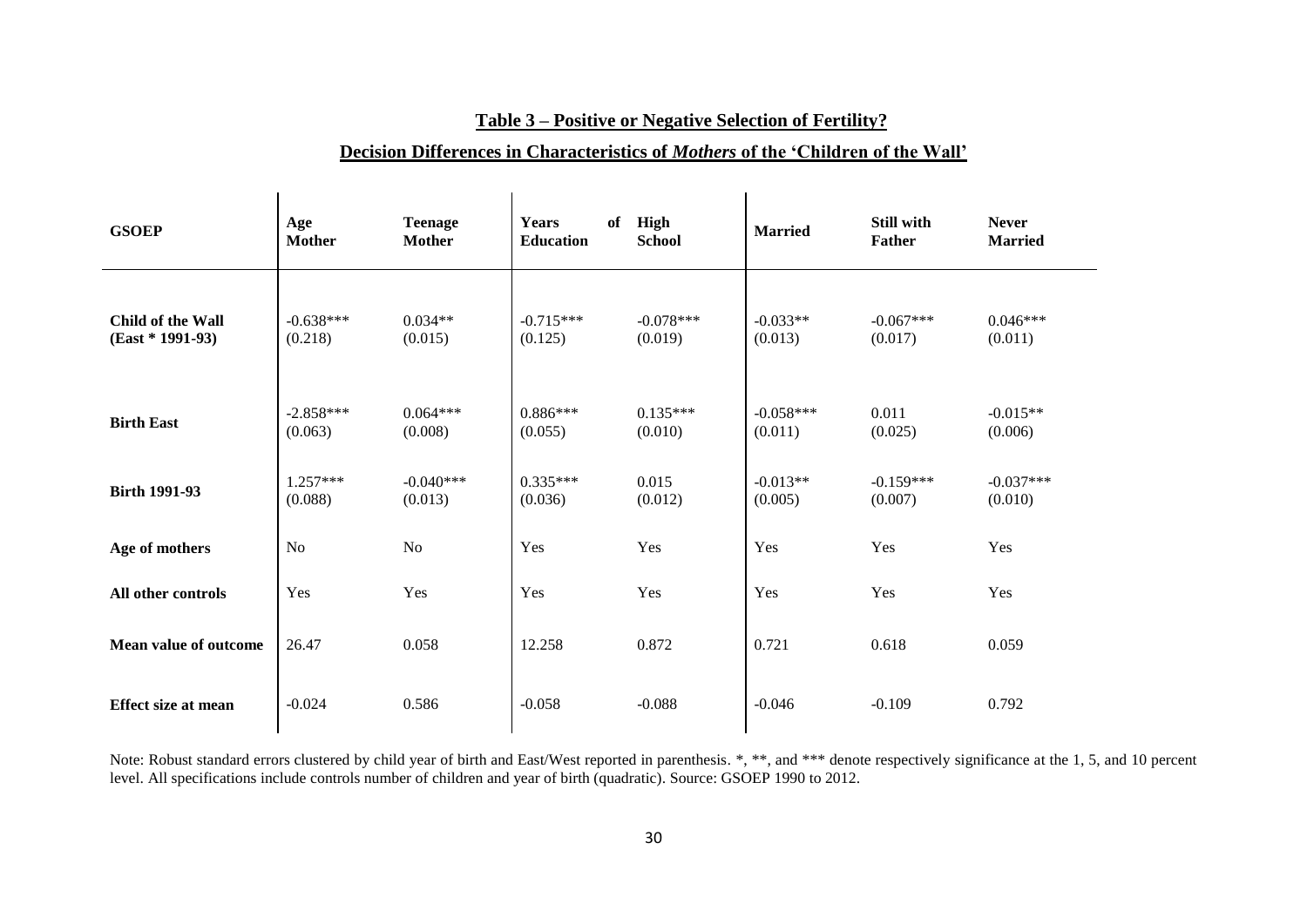|                                              |                                          | At age $12/13$ (DJI)                                    |                                                            |                                | At age 17 (GSOEP)                  |                                |  |
|----------------------------------------------|------------------------------------------|---------------------------------------------------------|------------------------------------------------------------|--------------------------------|------------------------------------|--------------------------------|--|
|                                              | Live with<br>natural<br>father<br>(k618) | <b>Experienced</b><br>Divorce/Sep<br>aration<br>(k639d) | <b>Experienced</b><br><b>New</b><br>Partnership<br>(k639e) | <b>Married</b><br><b>Today</b> | <b>Still with</b><br><b>Father</b> | <b>Never</b><br><b>Married</b> |  |
| Child of the Wall<br>$(i.e. East * 1991-93)$ | $-0.100***$<br>(0.008)                   | $0.064**$<br>(0.020)                                    | $0.090*$<br>(0.040)                                        | $-0.055*$<br>(0.032)           | $-0.064*$<br>(0.034)               | $0.048***$<br>(0.018)          |  |
| <b>Born East</b>                             | $-0.106***$<br>(0.010)                   | $0.059***$<br>(0.008)                                   | $0.057***$<br>(0.006)                                      | $-0.077***$<br>(0.012)         | $-0.028*$<br>(0.016)               | $-0.006$<br>(0.006)            |  |
| Born 1991-1993                               | 0.035<br>(0.030)                         | $-0.084*$<br>(0.040)                                    | $-0.061$<br>(0.018)                                        | 0.007<br>(0.015)               | 0.006<br>(0.023)                   | $-0.013$<br>(0.009)            |  |
| <b>Mean value of outcome</b>                 | 0.780                                    | 0.191                                                   | 0.153                                                      | 0.680                          | 0.597                              | 0.086                          |  |
| <b>Effect size at mean</b>                   | $-0.129$                                 | 0.334                                                   | 0.589                                                      | $-0.080$                       | $-0.107$                           | 0.561                          |  |
| <b>Sample Size</b>                           | 1,445                                    | 1,441                                                   | 1,441                                                      | 6,722                          | 6,722                              | 6,722                          |  |

Note: CoW is the interaction of being born between August 1990 and 1991 (DJI) or born between 1991 and 1993 (GSOEP), and living in East Germany. Robust standard errors clustered by child year of birth and East/West reported in parenthesis. \*, \*\*, and \*\*\* denote respectively significance at the 1, 5, and 10 percent level. Effect size is measured as the effect of COW at the mean value for the variable – this is not reported for normalized scores DJI Additional controls include year and month of birth, gender, number of siblings and whether at least one parent is foreign born. GSOEP Additional controls include

The variables of interest are defined as follow:

Experienced data: Positive answer to "Have you experienced the following event …?"

Difficult family, normalized score from the sum of answers to the following questions "I'm happy with my family", "our family argues", "we can speak about anything", "Everyone can do what they want", "we have fun together"

**Table 4 – Family Composition** *at Age 12-13* **(DJI) and** *at Age* **17 (GSOEP)**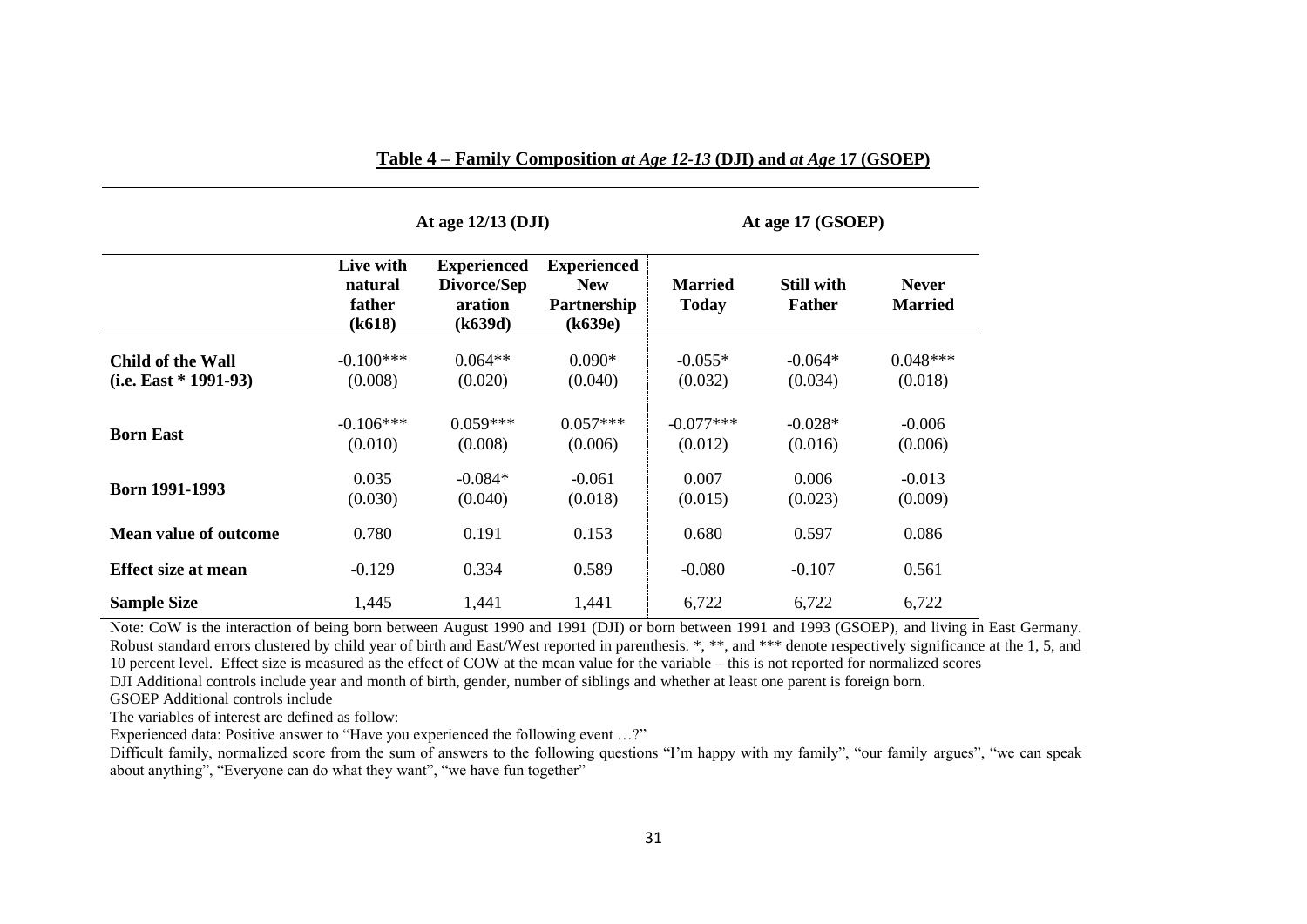|                                              | Age 12-13 (DJI)                                     |                                                         |                                                            |                                                         |                                                     |                                    | Age 17 (GSOEP)                   |                                       |
|----------------------------------------------|-----------------------------------------------------|---------------------------------------------------------|------------------------------------------------------------|---------------------------------------------------------|-----------------------------------------------------|------------------------------------|----------------------------------|---------------------------------------|
|                                              | Relationship<br>with mother<br>(composite<br>score) | <b>Argument</b><br>with mother<br>(composite)<br>score) | <b>Relationship</b><br>with father<br>(composite<br>score) | <b>Argument</b><br>with father<br>(composite)<br>score) | <b>Difficult</b><br>Family<br>(composite)<br>score) | <b>Fight with</b><br><b>Mother</b> | <b>Mother</b><br><b>Loves Me</b> | <b>Supportive</b><br><b>Parenting</b> |
| Child of the Wall<br>$(i.e. East * 1991-93)$ | $-0.110***$<br>(0.015)                              | 0.039<br>(0.032)                                        | $-0.102*$<br>(0.052)                                       | $0.161***$<br>(0.045)                                   | $0.206***$<br>(0.036)                               | $0.053***$<br>(0.016)              | $-0.170***$<br>(0.061)           | $0.304***$<br>(0.091)                 |
| <b>Born East</b>                             | $0.120***$<br>(0.007)                               | $-0.167***$<br>(0.024)                                  | 0.017<br>(0.066)                                           | $-0.154***$<br>(0.032)                                  | $-0.062$<br>(0.037)                                 | $-0.034***$<br>(0.003)             | 0.022<br>(0.014)                 | $-0.059$<br>(0.059)                   |
| Born 1991-1993                               | $0.222***$<br>(0.025)                               | $-0.076$<br>(0.110)                                     | $0.323***$<br>(0.070)                                      | $-0.067$<br>(0.075)                                     | $-0.263***$<br>(0.028)                              | $-0.019$<br>(0.016)                | 0.006<br>(0.033)                 | $0.341***$<br>(0.140)                 |
| <b>Mean value of outcome</b>                 | n.a.                                                | n.a.                                                    | n.a.                                                       | n.a.                                                    | n.a.                                                | 0.036                              | 0.460                            | n.a.                                  |
| <b>Effect size at mean</b>                   | n.a.                                                | n.a.                                                    | n.a.                                                       | n.a.                                                    | n.a.                                                | 1.448                              | $-0.368$                         | n.a.                                  |
| <b>Sample Size</b>                           | 1,402                                               | 1,404                                                   | 1,243                                                      | 1,260                                                   | 1,427                                               | 3,496                              | 3,477                            | 3,413                                 |

## **Table 5 – Family life** *at Age 12-13* **(DJI) and** *at Age* **17 (GSOEP)**

Note: CoW is the interaction of being born between August 1990 and 1991 (DJI) or born between 1991 and 1993 (GSOEP), and living in East Germany. Robust standard errors clustered by child year of birth and East/West reported in parenthesis. \*, \*\*, and \*\*\* denote respectively significance at the 1, 5, and 10 percent level. Effect size is measured as the effect of COW at the mean value for the variable – this is not reported for normalized scores

DJI Additional controls include year and month of birth, gender, number of siblings and whether at least one parent is foreign born.

#### GSOEP Additional controls include

The variables of interest are defined as follow: Relationship with mother/father: normalized score based on the sum of answers to the following questions: "How satisfied are you currently with your maternal/paternal relationship", "Do you have a good relationship with maternal/paternal figure?", "Does your maternal/paternal figure support you when you need it?" "How important is your maternal/paternal figure?" Argument with mother/father: normalized score based on the sum of answers to questions about "How often do you have arguments about…" manners, appearances, untidiness, going out, music, political views, friends, girl/boy friends, help with house.

Fight with Mother derives from the answer to a 4-points scale question "Argue Or Fight With Mother" from which we create a dummy variable which takes the value 1 when the answer is 'very often' and 0 otherwise. Mother Loves Me comes from the question "Mother Shows that she Loves You" from which we generate a dummy variable which takes the value 1 answer is 'very often' or 'often' and 0 otherwise. Supportive Parenting is derived from a multi-item scale of 9 questions as described in Weinhardt and Schupp (2011).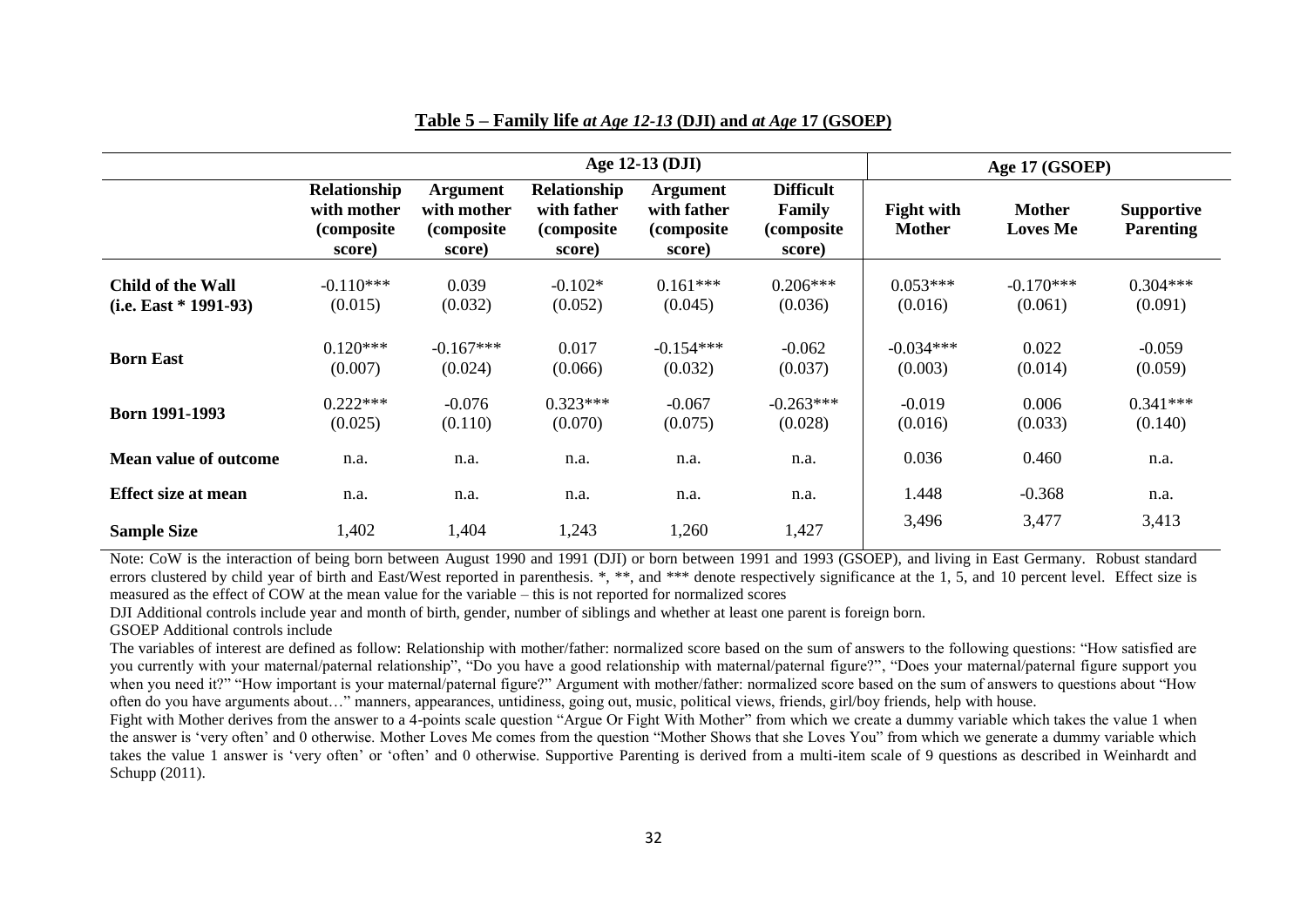|                                                           |                        | Mean  | Effect   |        | Cond.          |
|-----------------------------------------------------------|------------------------|-------|----------|--------|----------------|
|                                                           | CoW                    |       | size     | Obs,   | <b>Track</b>   |
| At age 11 IGLU                                            |                        |       |          |        |                |
| Parent: hrs<br>reading/week                               | $-0.533**$<br>(0.230)  | 6.16  | $-0.09$  | 5,292  | no             |
| Parent: reading score                                     | $-0.123*$<br>(0.072)   | n.a   | n.a.     | 5,013  | no             |
| At age 12/13: DJI                                         |                        |       |          |        |                |
| Parents care about<br>schooling (composite<br>score) k407 | $-0.150***$<br>(0.031) | n.a   | n.a.     | 1,419  | N <sub>o</sub> |
| Possession score<br>k817                                  | 0.087<br>(0.119)       | n.a   | n.a.     | 1,448  | N <sub>0</sub> |
| At age 16: PISA                                           |                        |       |          |        |                |
| Homework hours                                            | $-0.298*$<br>(0.167)   | 8.134 | $-0.04$  | 27,126 | Yes            |
| Courses outside<br>school                                 | $-0.068***$<br>(0.016) | 0.352 | $-0.194$ | 28,008 | Yes            |
| <b>Cultural Possession</b><br>(score)                     | $-0.042$<br>(0.031)    | n.a   | n.a.     | 27,524 | Yes            |
| <b>Education Resources</b>                                | $-0.066**$<br>(0.031)  | n.a   | n.a.     | 27,968 | Yes            |
| Wealth                                                    | 0.005<br>(0.031)       | n.a   | n.a.     | 27,997 | Yes            |

## **Table 6: Parental and Education Inputs at age 11, 12 and 16.**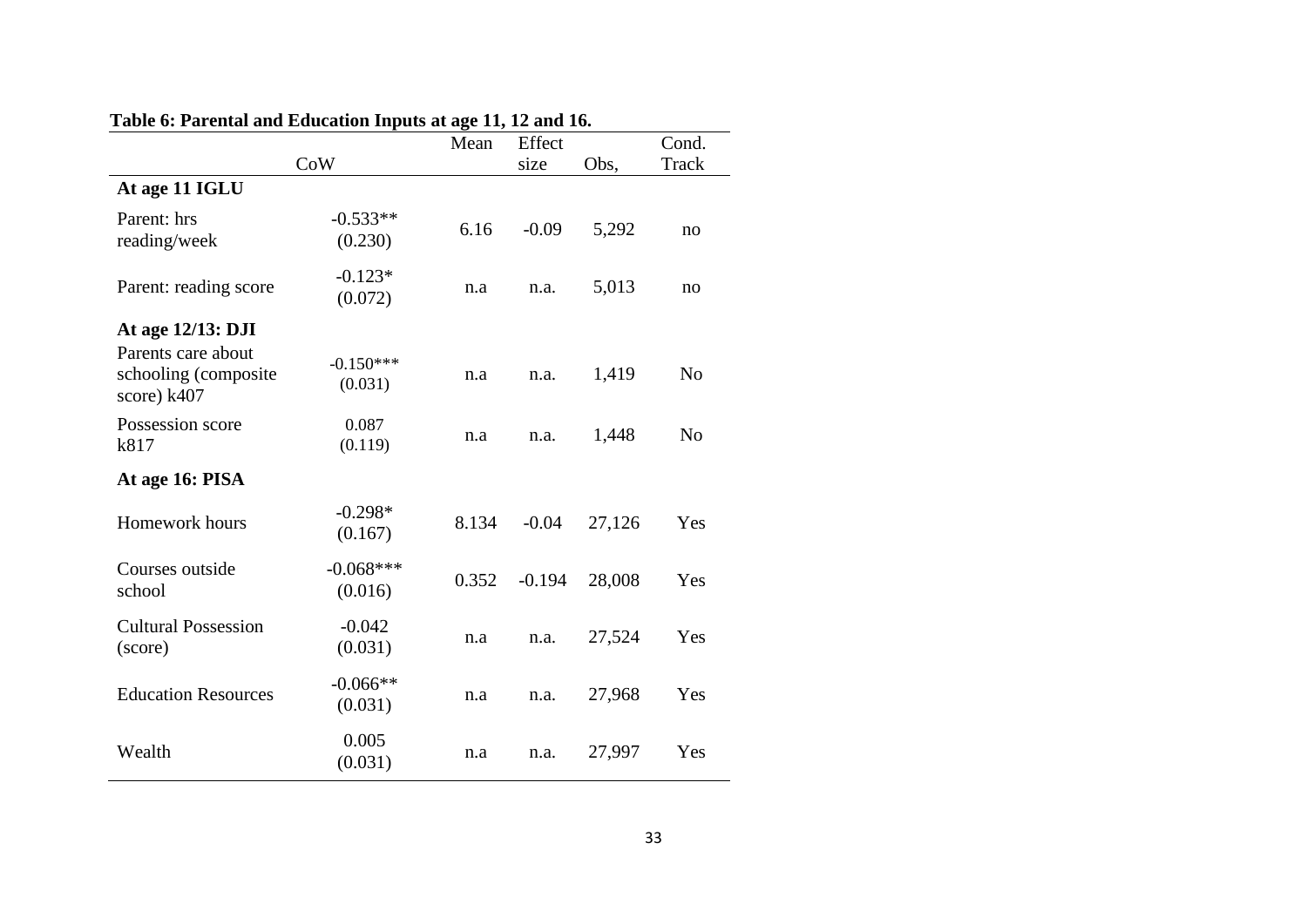Note: COW is defined as respondent born from August 1990 to December 1990 in East Germany. Estimates are weighted to account for sample design and non-response. Standard errors are clustered at the month/year \* region level

Control: Gender, mother born abroad, father born abroad. Month of birth dummies (all children are born in 1990), post August 1990 birth, and a school fixed effect.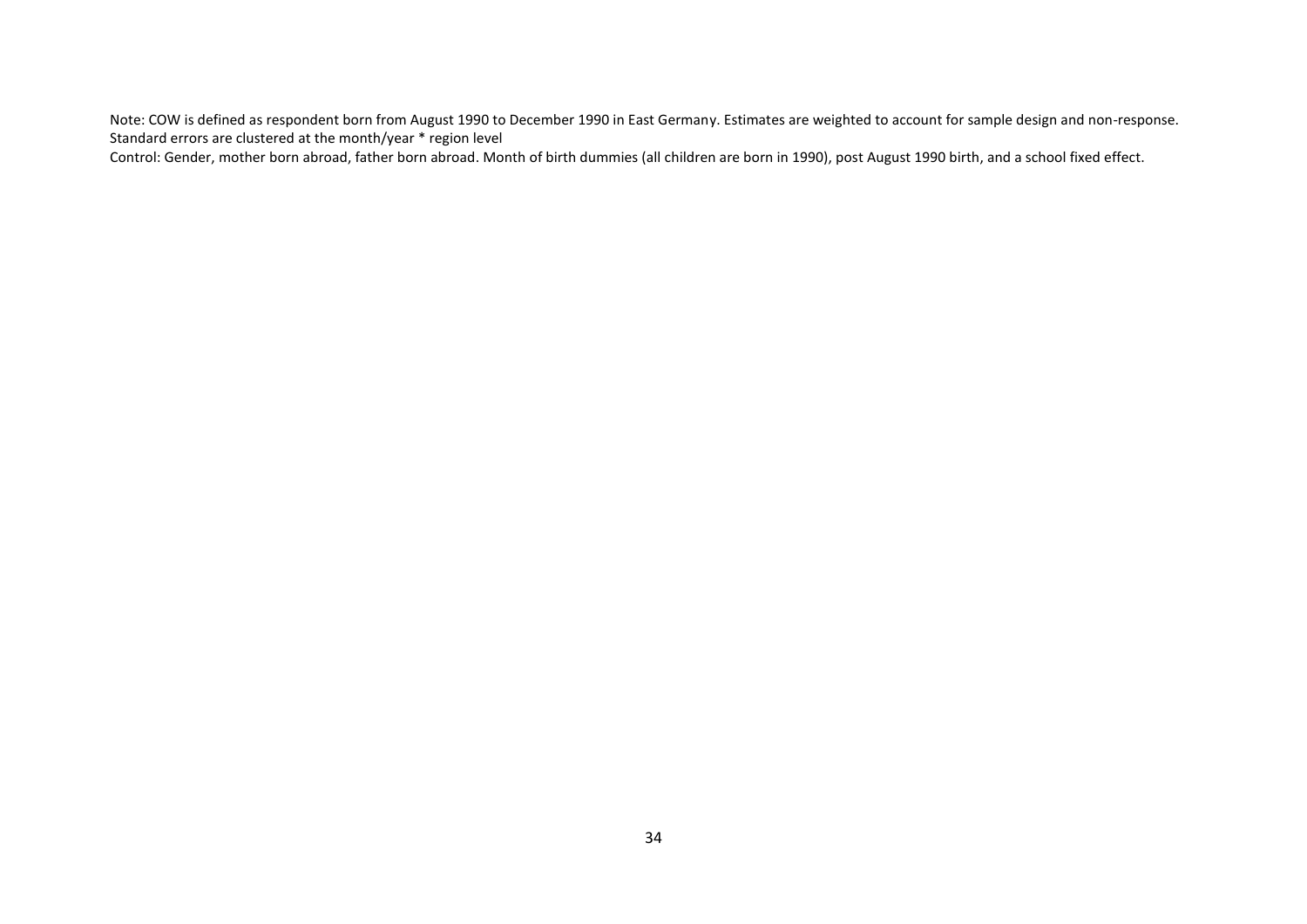| <b>Educational Outcome</b> |                          |                          | <b>Maternal Relationship</b> |           |                          |                   |
|----------------------------|--------------------------|--------------------------|------------------------------|-----------|--------------------------|-------------------|
| GSOEP - Age 17             | <b>Repeat</b>            | Low                      | <b>Dropout</b>               | Fight     | Loves                    | <b>Supportive</b> |
|                            |                          | <b>Track</b>             |                              |           |                          |                   |
| Sibling of a CoW           | $0.116**$                | $-0.027$                 | $0.028***$                   | $-0.020$  | $\overline{\phantom{a}}$ | $-0.015$          |
| (born East *1987           |                          |                          |                              |           | $0.089**$                |                   |
| to 1989)                   | (0.049)                  | (0.013)                  | (0.009)                      | (0.012)   | (0.032)                  | (0.109)           |
|                            |                          |                          |                              |           |                          |                   |
|                            | $\overline{\phantom{a}}$ | $\overline{\phantom{a}}$ | 0.003                        | $0.033**$ | $0.036*$                 | $-0.103$          |
| <b>Born East</b>           | $0.052**$                | $0.030**$                | (0.005)                      | $\ast$    | (0.015)                  | (0.015)           |
|                            | (0.013)                  | (0.010)                  |                              | (0.004)   |                          |                   |
| <b>Controls</b>            | Yes                      | Yes                      | Yes                          | Yes       | Yes                      | Yes               |
| <b>Sample Size</b>         | 2,091                    | 2,096                    | 2,167                        | 2,031     | 2,021                    |                   |

**Table 9: Educational Attainment and Maternal Relationship at Age 17 of the 'Children of the Wall' older siblings**

Note: All specification as in Tables 4 and X with the extra inclusion of mother specific fixed effects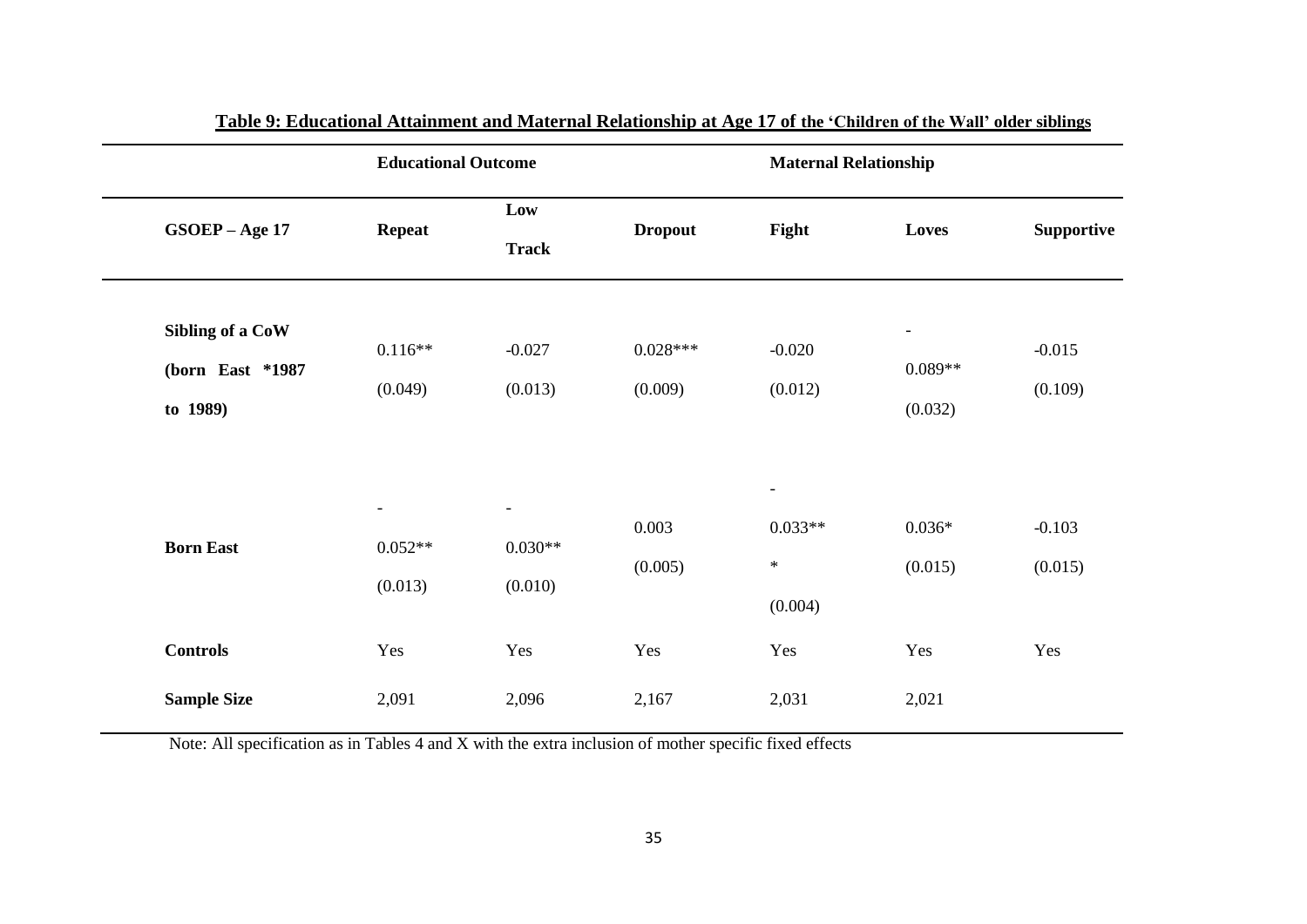

**A] Annual Crude Birth Rate per 1,000 Women from 1950 and 2008**

**B] Annual Marriage rate per 1,000 inhabitants from 1950 to 2008**



Notes: Authors own calculations based administrative population data from the Federal Institute for Population Research [\(http://www.bib-demografie.de\)](http://www.bib-demografie.de/)

East refers to the former East Germany Landers and West to the territories of the formal Federal Republic. Berlin is omitted.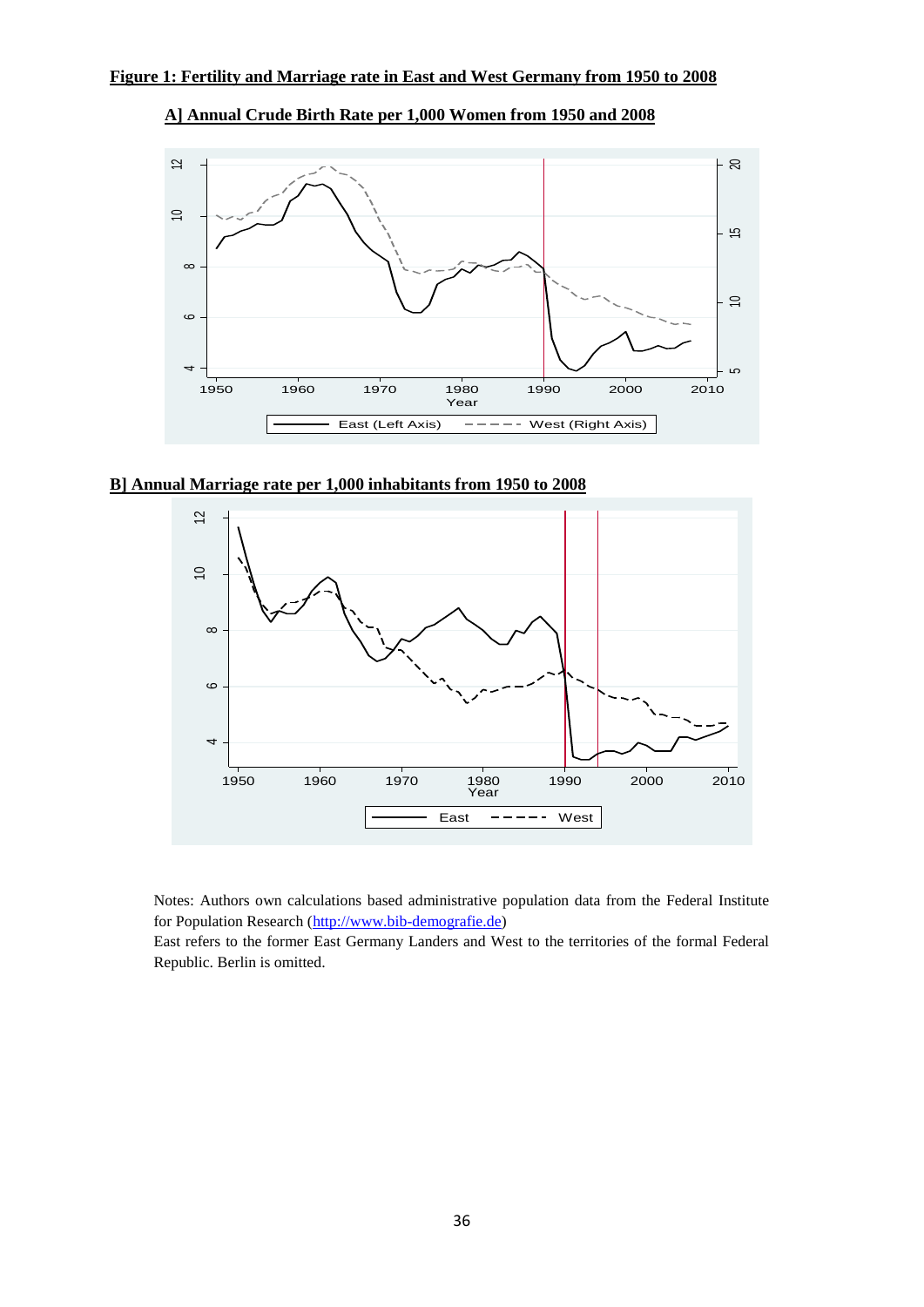## **Figure 2: Crude birth rate by Marital Status, difference between East and West Germany and Year on Year Changes in Fraction of Out-of-Wedlock Birth**



Notes: Graph shows differences-in-differences coefficients year-on-year number of birth between East and West Germany by marital status, and in the lower panel, the difference in these coefficients.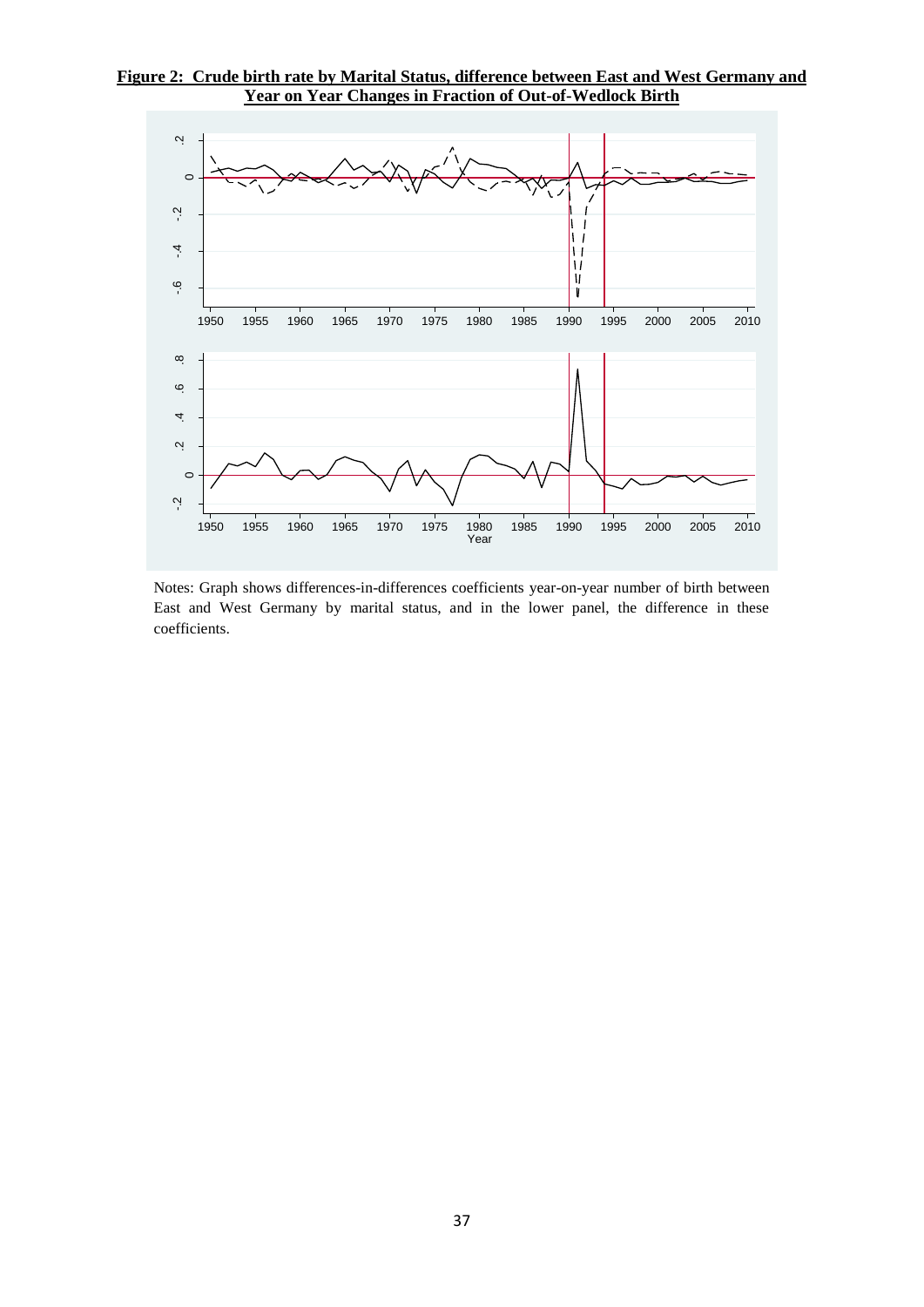**Figure 3: Monthly Number of Births in East and West Germany from 1990 to 2000**



Notes: Administrative birth data from the Federal Institute for Population Research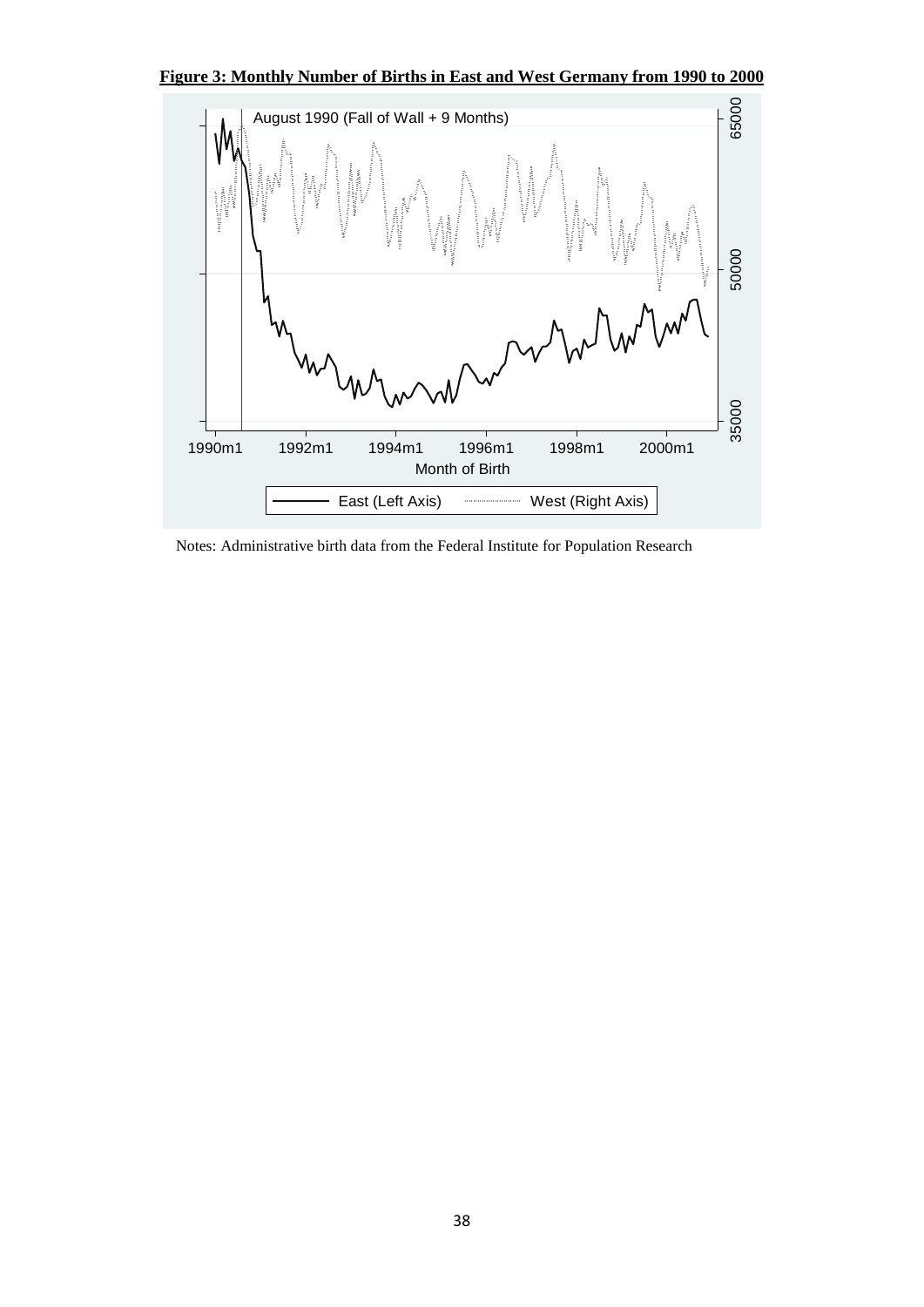## **Figure 4: Difference in the Proportion of East and West Germans who are Very Worried about the Economy or Childcare from 1990 to 1996**



Note: The graphs are based on the difference in the proportion of East and West Germans responding 'Very' (other possible answers: 'Somewhat' or 'Not at all') to questions asked yearly in GSOEP about individual level of worry about "the general economic development" and "childcare availability"